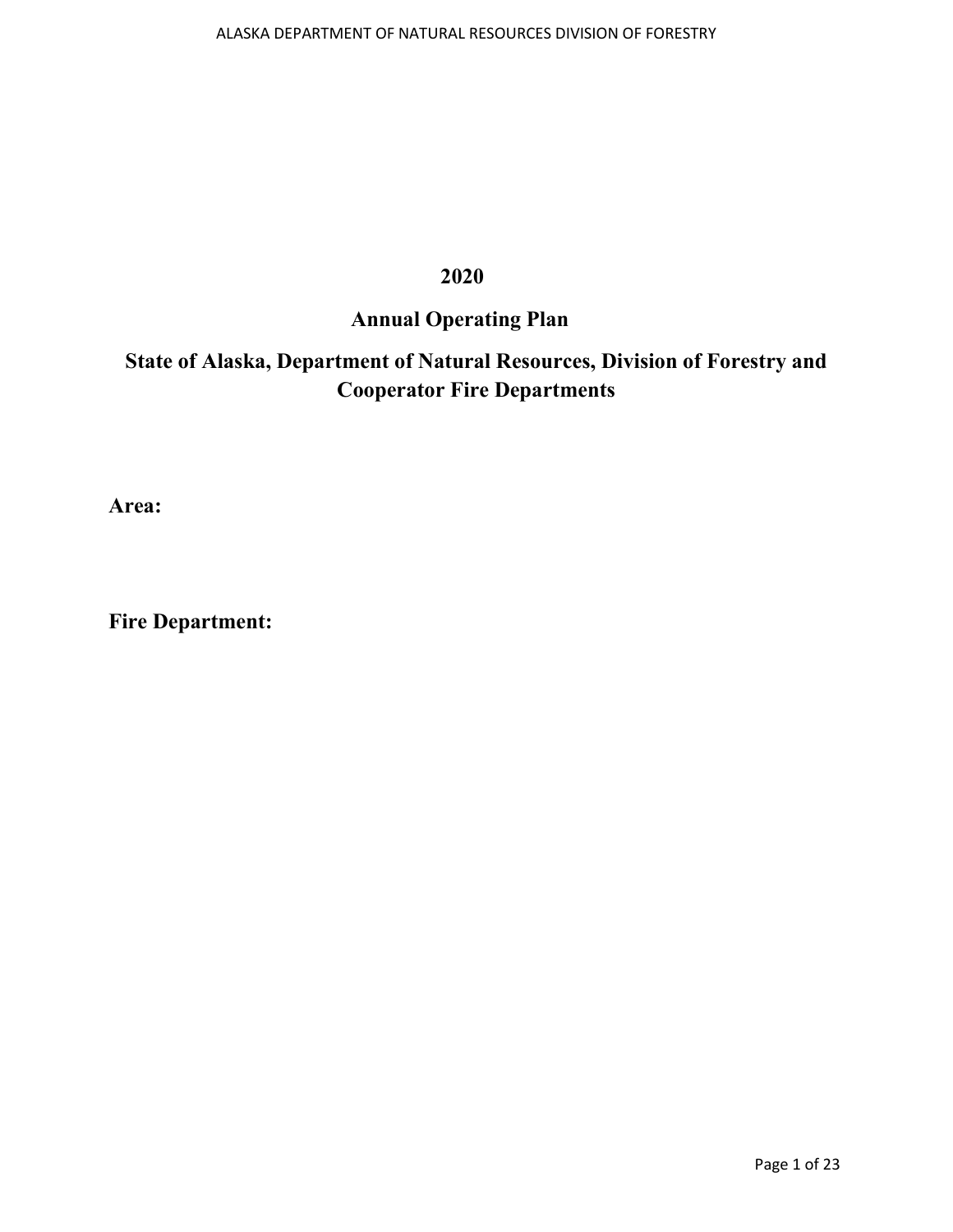## **Sections**

- **A. Fire Response and Notification Procedures in the FD Service Area**
- **B. Discretionary Response Procedures**
- **C. Communications**
- **D. Command**
- **E. Fire Reports and Reporting**
- **F. Prepositioning**
- **G. Investigation Procedures**
- **H. Prevention**
- **I. Training Standards and Physical Fitness**
- **J. Fire Department IMT and National Participation**
- **K. Fire Stores/Equipment**
- **L. Operating Procedures**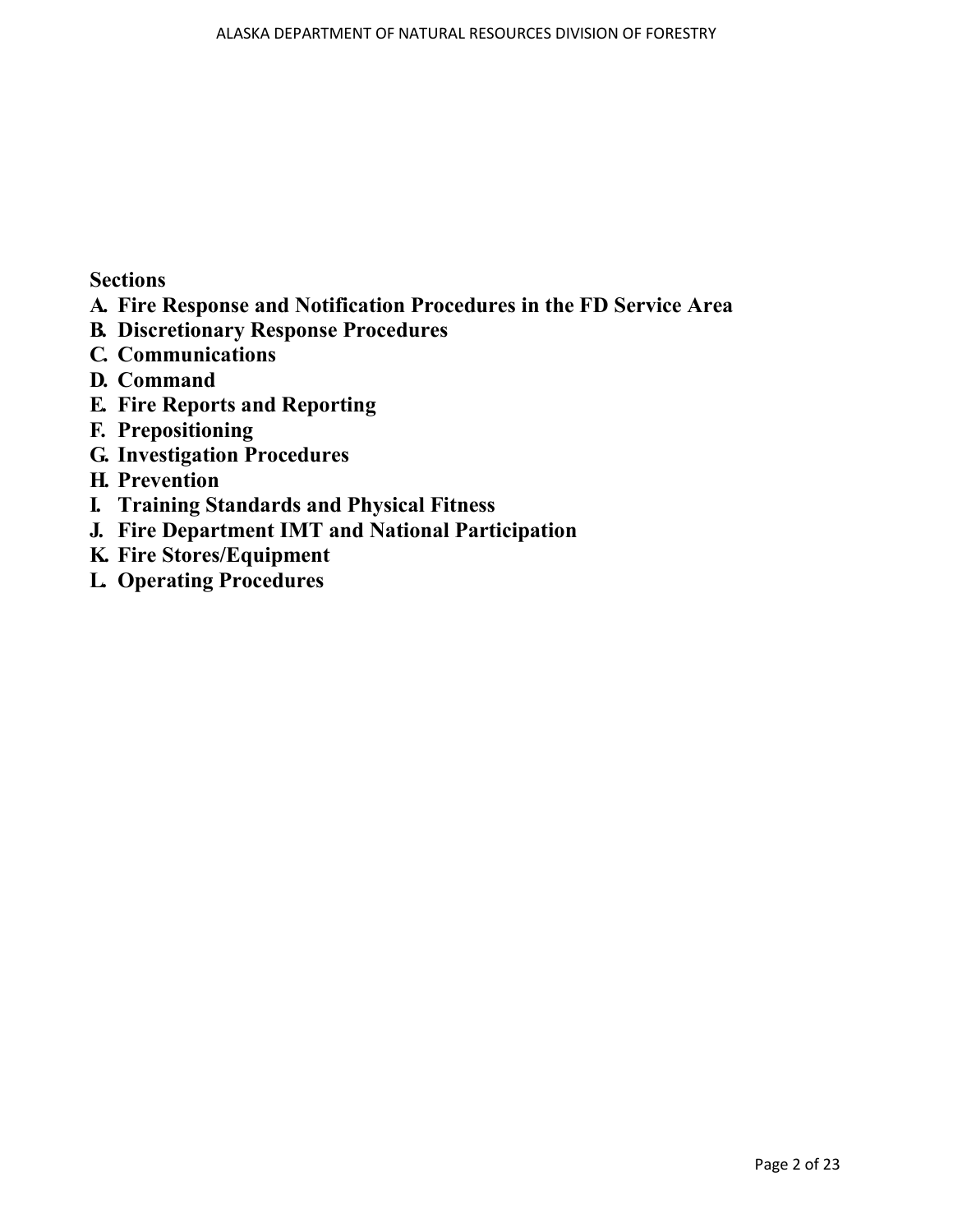## **Purpose**

The Annual Operating Plan (AOP) is a supplement to the Cooperative Fire Protection Agreement (CFPA) and outlines the procedures to be followed in this agreement. The CFPA implements the intent of AS 41.15.010 - 41.15.170 to provide protection from wildland fire and other destructive agents, commensurate with the values at risk, on forested land that is owned privately, by the state, or by a municipality. It is also recognized by the Cooperator (FD) that an obligation exists to provide protection to life and property from wildland fires within their area of responsibility, subject to available resources, funding, and personnel. Therefore, it is to the mutual advantage of the FD's and the State of Alaska to coordinate efforts in the prevention, detection, and suppression of wildland fires. It is in the best interests of both the FD's and the State of Alaska to suppress wildland fires quickly and efficiently to minimize the destruction of natural resources and threat to life and property.

#### **A. Fire Response and Notification Procedures in the FD Primary Service Area**

- **1.** Within a FD's Primary Service Area, State of Alaska Division of Forestry (Forestry) will generally not respond to wildland fires during Low or Moderate Fire Danger Levels listed in the Fire Staffing and Action Guide. This section does not preclude a FD from requesting Forestry assistance on any wildland incident that exceeds the capability of their resources for control.
- **2.** Upon receipt of an incoming call for a wildland fire within State's protection area, the FD's Dispatch Center will contact local Area Forestry Dispatch or the Area Forestry Duty Officer to forward fire information.
- **3.** The FD's Senior Fire Officer (SFO) will notify Forestry, either through the State's primary radio frequency (ALMR) or call local Area Forestry Dispatch for any response to a wildland fire within the FD's primary response area. The FD's SFO may instruct their dispatch center to make this call to Forestry at the time of dispatch.

## **B. Discretionary Response Procedures**

- **1.** Within the FD's Primary Response Area: A response that occurs after a fire has been contained and Forestry assumes single command of a wildland fire and request that the FD remain on scene. Forestry is responsible for FD cost.
- **2.** The FD's Senior Fire Officer (SFO) will be contacted prior to apparatus or staff responding to Discretionary Response inside or outside FD's response area by the Forester or designee.
- **3.** Outside of the Primary Response Area: When requesting a discretionary response outside the FD's service area, Forestry will contact the FD's Dispatch Center who will notify the appropriate SFO. The decision of accepting a discretionary response request is at the sole discretion of the FD. In accordance with their department's policy, the Senior Fire Officer will make all appropriate notifications prior to the acceptance of the discretionary response request. When requesting a FD's discretionary response, Forestry will designate the type and number of apparatus or equipment needed. If available and with FMO and Fire Chief approval, a department SFO may accompany the unit(s). Forestry is solely responsible for costs associated with Discretionary Response.

## **C. Communications**

**1.** Forestry units responding to incidents within the protection area of a FD will advise the SFO of their response on preseason designated Tactical Frequency.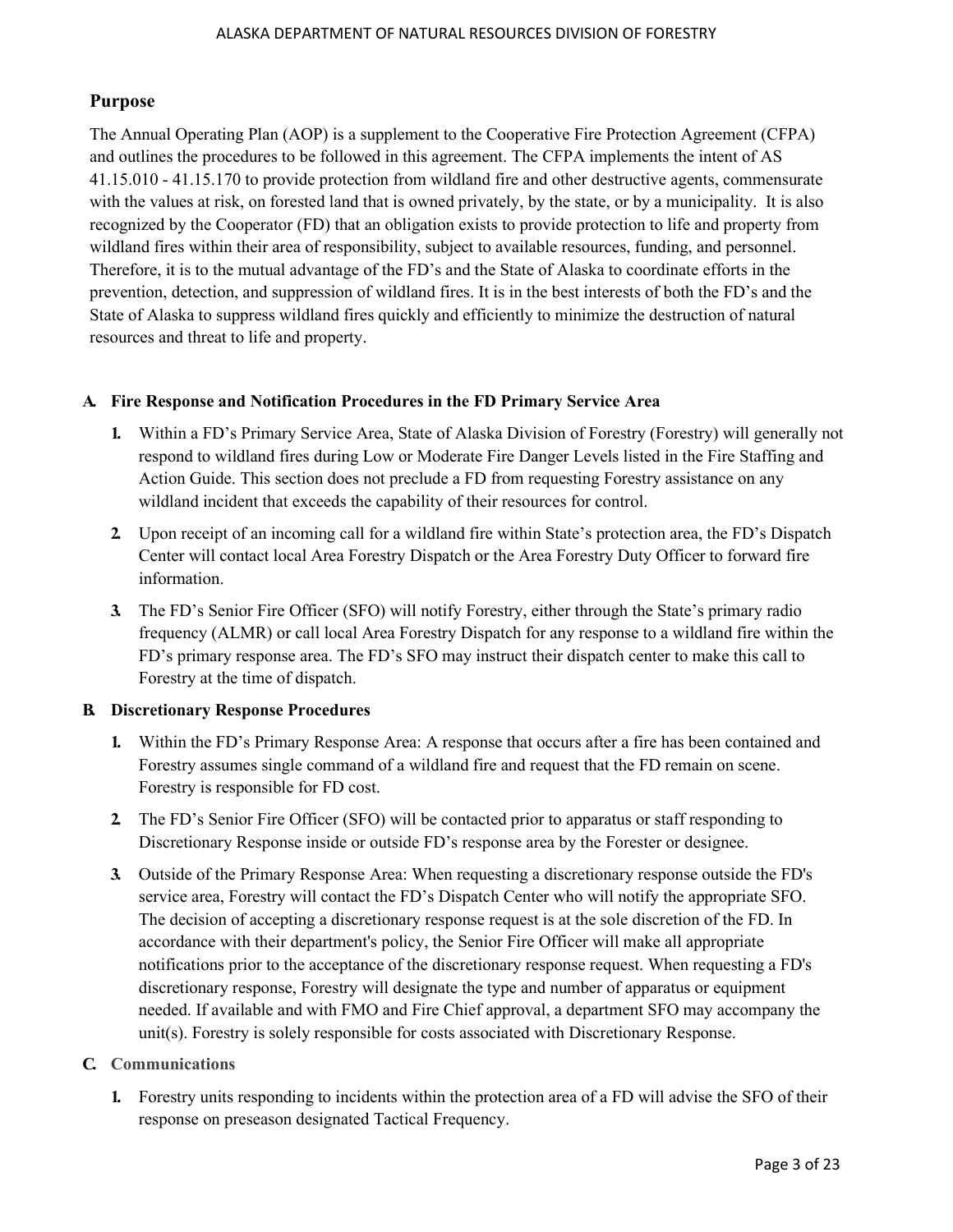- **2.** For multiple agency response and helicopter communications, Tactical Frequencies are recommended for initial contact only. Incident frequencies will be established and coordinated by responding agencies once on scene and reported back to local Area Forestry Dispatch. Responding units may contact the FD dispatch as a back‐up for the communications plan.
- **3.** On scene communications between ground forces and any aircraft will be routed through a single point Forestry contact as designated by the incident commander. The primary frequency for aircraft communication is State Tactical Air to Ground.

#### **D. Command**

- **1.** Upon arrival at a wildland fire incident, the first unit on the scene establishes command until it is determined that a unified command is needed.
- **2.** Upon transfer of command by a FD Incident Commander, a Forestry Incident Commander must be established as either Unified or Single Command when Forestry resources remain on scene. This command change must be documented by calling local Area Forestry Dispatch with notification of change.

#### **E. Fire Reports and Reporting**

- **1.** FD's will provide Forestry with a copy of:
	- Incident map
	- Alaska National Fire Incident Reporting System (ANFIRS) report with a narrative stating pertinent information and suspected cause.
	- Email ANFIRS report to local Area Forestry Dispatch within 48 hours of the incident being called out.

#### **F. Prepositioning**

- **1.** Forestry will provide the FD with a daily Prepositioning Report listing available resources and hours of availability during fire season.
- **2.** When Forestry engine crews are prepositioned in a service area; they will be dispatched simultaneously to wildland fires with the cooperating FD. Forestry ground resources will acknowledge their response to the FD's Senior Fire Officer and Forestry Dispatch.
- **3.** Forestry Dispatch will always have discretion when assigning Forestry resources and can direct them to a higher priority fire at any time.
- **4.** Local Area Forestry Offices and local FD's may establish different protocols and procedures for prepositioning. Differences in preposition procedures need to be established prior to the start of fire season.

## **G. Investigation Procedures**

**1.** Upon arrival at a wildland fire incident, the first arriving units on the scene shall establish a chain of custody on scene, secure any suspected fire origin areas from encroachment or tampering, protect evidence in place and identify any potential witnesses and/or suspects prior to the arrival of Forestry. Forestry will provide fire investigators to determine the cause of wildland fires. The request for an investigator must be placed early in the incident and every effort must be made to protect the point of origin of the fire until the investigator arrives on scene to begin a formal investigation.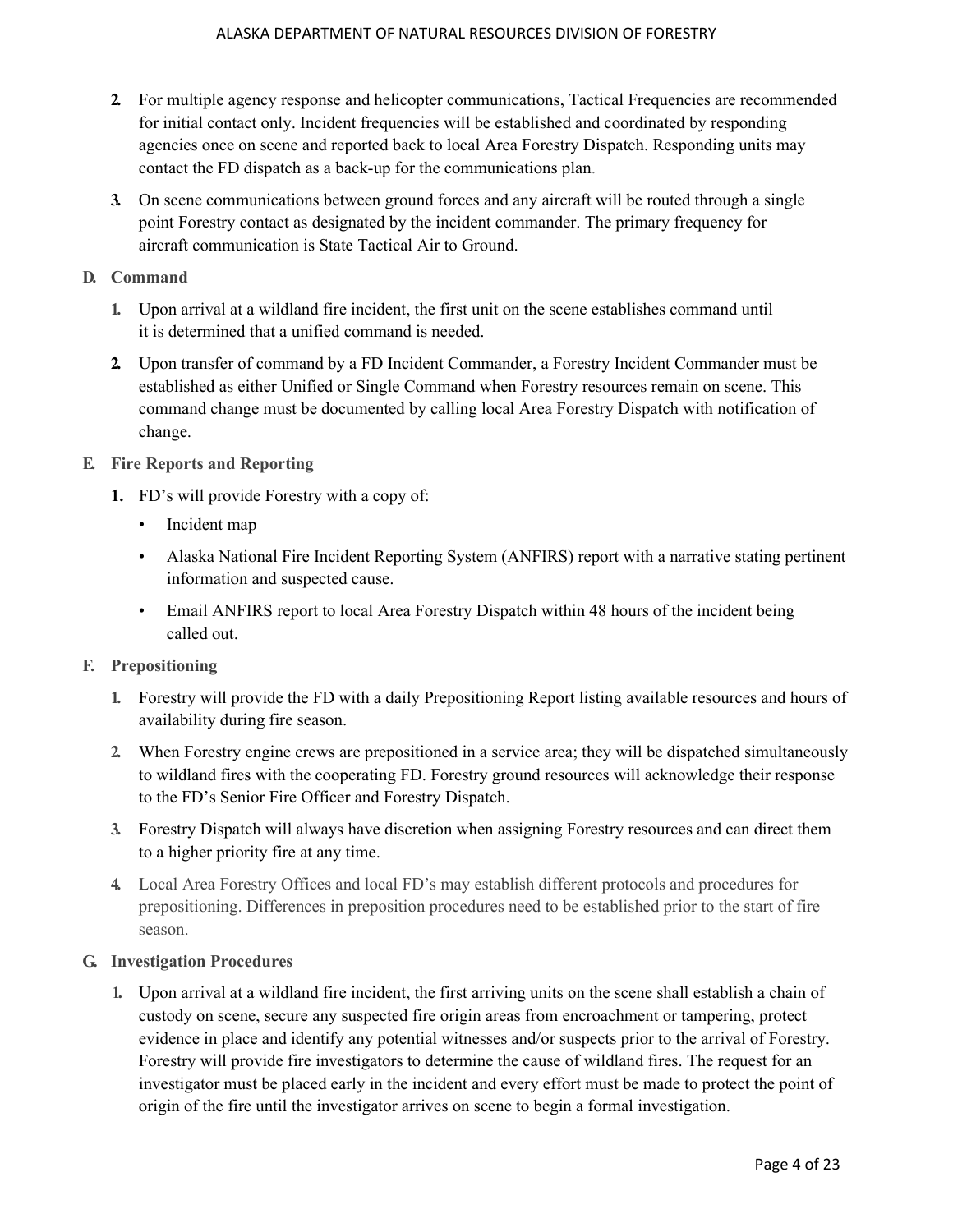- **2.** During the established wildland fire season, the FD, if they are the first arriving agency on an incident, will establish and maintain a chain of custody for both escaped or non-escaped fires which may involve any potential violations of State wildland fire protection laws under AS 41.15 and/or 11 AAC 95. This chain of custody shall be maintained until transferred by the FD to Forestry. In the event the FD has insufficient resources to maintain a chain of custody due to fire activity or staffing, they shall be responsible for documenting the incident, both in writing and pictures, prior to departing. Investigation information shall be provided to Forestry as soon as possible.
- **3.** The FD may be requested to assist or provide information to Forestry for both escaped and non- escaped fires that may be in violation of State wildland fire protection laws under AS 41.15 and/or 11 AAC 95. Should criminal or civil legal action be taken by Forestry against a party for violation of State wildland fire protection laws under AS 41.15 and/or 11 AAC 95, the FD may be required to provide additional information and/or be called to testify in court on Forestry's behalf. The FD and Forestry may establish a separate agreement for any costs that would be incurred to either party should this occur.
- **4.** The FD may not enforce, through verbal or written warnings or citation, State wildland fire protection laws under AS 41.15 and/or 11 AAC 95 unless the FD has collateral law enforcement duties and has been granted authority to undertake such actions.

## **H. Prevention**

- **1.** The statewide Wildland Fire Prevention Program Office coordinates all wildland fire public education outreach, engineering, investigation and enforcement efforts on all lands under Forestry's statutory authority. Area specific Wildland Prevention programs are managed by local Area Forestry Offices. The FD may assist Forestry with public education about wildland fire prevention, permitted burning, safe burning practices and providing them with Forestry approved public education materials where available.
- **2.** When requested, Forestry will assist with FD fire prevention programs contingent on staff availability and fire activity.
- **3.** Forestry has authority under Sec. 41.15.060 to establish and maintain burn permit requirements on all State, municipal and private forested lands. FD's under  $11$  AAC  $95.412(d)(4)$  may implement their own local burn permit program if the requirements are equal to or more stringent than those required by the State.
- **4.** Forestry has established two type of permitted burning during the designated fire season:
	- Small-Scale permitted burning which is limited to one burn barrel of up to 55 gallons in size, one brush pile up to 10 foot in diameter and four feet in height, **or** the burning of up to one acre of maintained lawn no more than four inches in height. This permit does not require a site inspection by Forestry prior to burning.
	- Large-Scale permitted burning that involves operations that are more complex than those allowed under a Small-Scale permit. This permit may require a site inspection by Forestry prior to burning. The Cooperator may assist Forestry in distributing Small-Scale Burn Permits within their Primary Response Area when applicable.
- **5.** Forestry has authority under 11 AAC 95.445. to temporarily suspend Small and Large-Scale permitted burning on all state, municipal and private forested lands. Forestry will announce temporary burn suspensions by notifications on the Division of Forestry's Internet website and by recorded telephone message at local Area Forestry offices. The announcement will specify the area under suspension and the effective dates and time period of the suspension. Forestry will notify the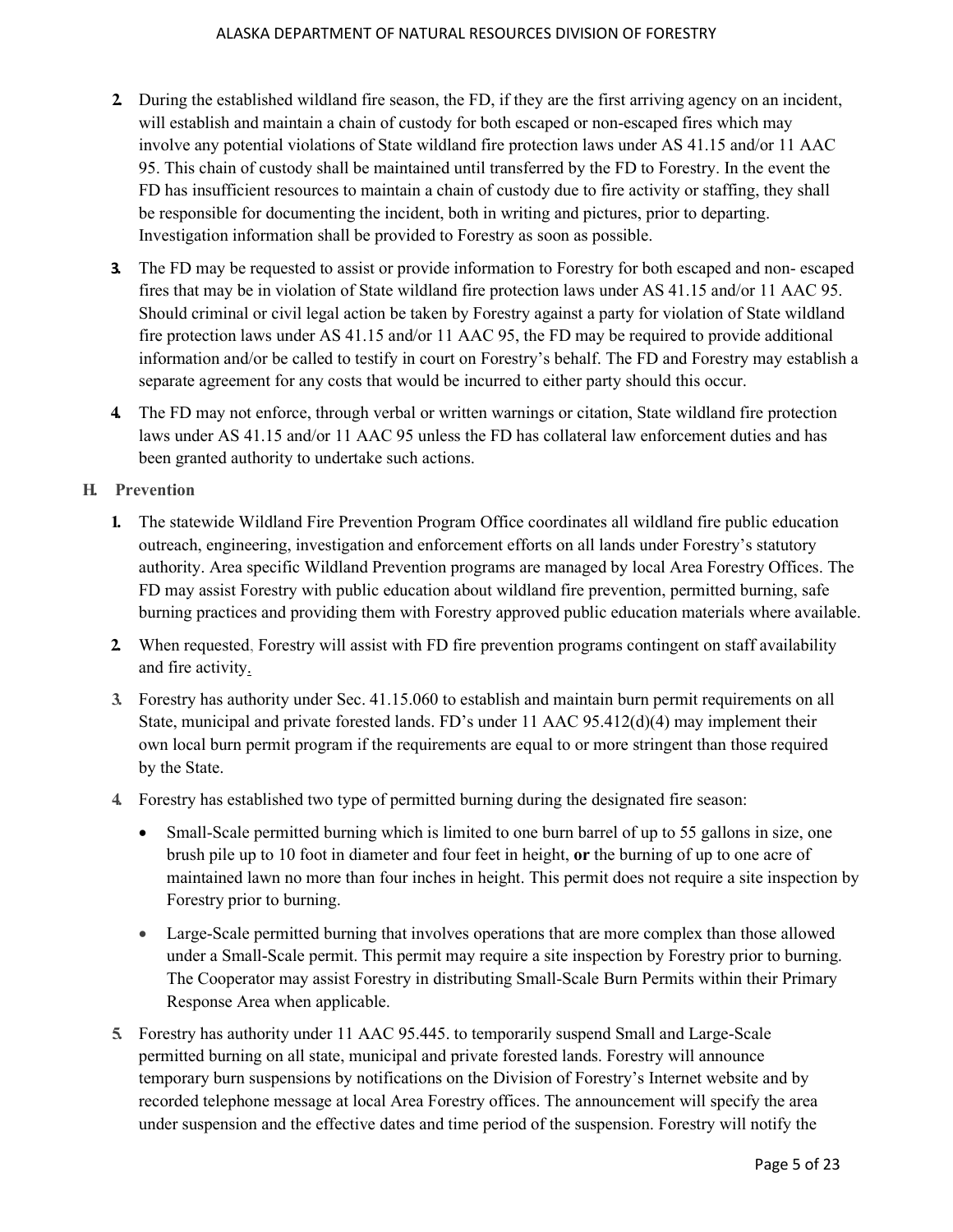FD of burning suspensions, wind advisories, closures, and Red Flag Warnings through the Daily Prepositioning Report. Additional information about weather and burning conditions may be found at [http://forestry.alaska,gov/burn.](http://forestry.alaska,gov/burn) Telephone notification will be made for emergencies not covered in the Prepositioning Report.

- **6.** The Commissioner of Department of Natural Resources (DNR) may immediately close an area to the setting of fires, smoking, use of specified approved burning devices, entry, or other use on the land when the commissioner determines that these activities would significantly increase the fire danger. (b) An emergency burn closure applies to all activities and on all state, municipal, and private land identified in the closure, including burning conducted under 11 AAC 95.412(d)(4). Forestry will announce an Emergency Burn Closure by notification on the Division of Forestry's Internet website, local radio, and local print media if any exist. Notices will specify the area closed, the activities restricted, and the effective dates of closure.
	- The FD may close open burning in accordance with the provisions of the local fire codes or ordinances.
	- The FD's SFO may request the local Area Forestry to open, suspend or close both permitted and/or non-permitted burning under Forestry's jurisdiction by contacting the Forestry Fire Management Officer (FMO) by email, phone or in person. Requests of this nature will follow Forestry policies and procedures.
- **I. Training Standards and Physical Fitness**
	- **1.** Forestry and their delegated agencies will issue National Wildfire Coordinating Group (NWGC) Interagency Red Cards after proof of training and physical fitness. Qualifications will be demonstrated by possession of a current, valid Red Card appropriate to the position being hired. All personnel hired as Emergency Fire Fighter (EFF) by Forestry must meet established physical fitness and training standards for the position hired. There will be no exceptions.
	- **2.** FD personnel assigned to a Discretionary Response shall be certified by the FD's chief as trained and fit for the duty(s) requested. Personnel not possessing NWCG Interagency Red Cards shall remain employees of the FD. They are the liability of the FD and are not eligible to be hired as EFF.
	- **3.** FD Personnel Certification: FD Chiefs or Training Officer **will** crosswalk and certify fire personnel from National Fire Protection Association (NFPA) to NWCG positions of Fire Fighter 1 (FFT1), Fire Fighter 2 (FFT2) and Engine Operator (ENOP). These positions are Job Aids or may require completed Position Taskbooks (PTB).
	- **4.** Red Card certification must be made prior to any assignments (preferably at the beginning of wildfire season) for FD personnel assigned to a Discretionary Response **outside the FD's Primary and Mutual Aid Response Area** and sent to the local Area Forestry Training Officer. Certification letter will include FD personnel name, FD position and cross-walked position, prior to red card being issued and be delivered prior to local Area Forestry Training Officer by **May 1st of every year.**
	- **5.** For other positions, FD's will follow NWCG training and Certification guidelines under PMS 310-1.
	- **6.** Consideration for fully qualified NWCG position requires attending appropriate position classroom training, successful performance on assignments and completing a PTB.
	- **7.** Personnel shall meet all established physical fitness and training standards for these positions.
	- **8.** FD personnel assigned to a Discretionary Response **within the FD's Primary and Mutual Aid**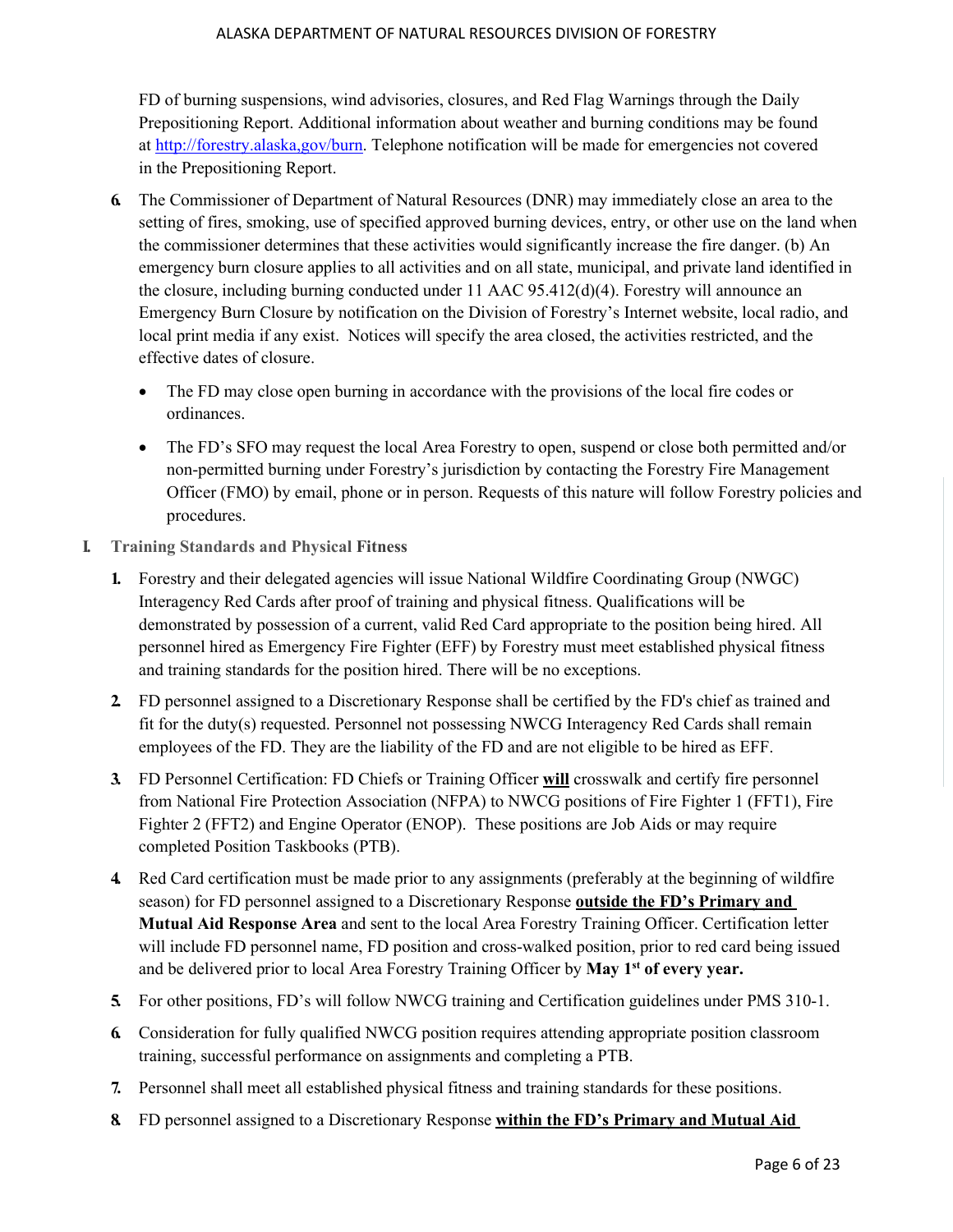**Response Area** shall be certified by the FD's Chief or designee as trained and fit for the duty(s) requested. Personnel not possessing NWCG Interagency Red Cards shall remain employees of the FD. They are the liability of the cooperator and are not eligible to be hired as EFF.

- **9.** Mutual Aid requests from other FD's follow FD certification process.
- **10.** Forestry may assist in the training of agency personnel in preseason wildland fire protection, refresher and pack test.

#### **J. Fire Department IMT and National Participation**

- **1.** Individual FD personnel fulfilling Incident Management Team (IMT) positions, qualified or trainee are not subject to preparedness level thresholds. As such, these resource orders will be filled accordingly through local Area Dispatch Office.
- **2.** Qualified FD personnel will be made available, after mutual consent of Forestry and FD Chief, for assignments by notifying local Area Dispatch
- **3.** In the interest of advancing FD employee experience, "trainees" may be assigned to incidents under this agreement where FD will cover all costs except travel, food, and lodging through prior mutual agreement of Forestry on a case by case basis.
- **4.** On National assignments, all regular full-time FD personnel will be reimbursed at their regular FD rates to include benefits for the hours worked. The FD will not be reimbursed for associated costs for backfill or minimum staffing levels.
- **5.** FD personnel must be self-sufficient; they must have the ability to provide for food, lodging, fuel and miscellaneous maintenance for equipment.

#### **K. Fire Stores/Equipment**

- **1.** Discretionary assignment outside the Fire Response/Service Area, Forestry will issue to the FD additional supplies as needed to complete the required minimum equipment inventory. The FD will maintain the fire equipment issued under this Agreement in an operable condition. Issued equipment will be returned to the issuing Forestry Office upon completion of the assignment. Forestry will not hold the FD accountable for consumable fire supplies. Upon return from fire assignment all stores items will be returned to the local Area Forestry Warehouse.
- **2.** FD's will outfit apparatus based on Minimum Required Equipment and Supply Table. Wildland fire issued from FD supplies that are lost or damaged can be replaced through the State Fire Warehouse, with appropriate Resource Order (RO) and fire number. Any lost or damaged supplies or equipment may also be replaced by filling out the appropriate Property Loss Damage Report and submitting with Finance Packet.
- **3.** All personnel responding to wildland fire shall be equipped with proper personal protective equipment as stipulated in the Division of Forestry (DOF) Policy and Procedures Manual Section 2120. This includes a fire-retardant shirt and jeans or coveralls, helmet (non-metal), eye protection, heavy-duty leather gloves, 8" tall lace up leather boots, and a fire shelter for each person.

#### **L. Operating Procedures**

**1.** Timekeeping: The start of the rental period begins upon passing inspection and receiving a completed Pre-use inspection form (OF-296). Time shall be documented on the initial shift ticket. Each service call will be documented via shift tickets to an Emergency Equipment Use Invoice, OF-286, or equivalent.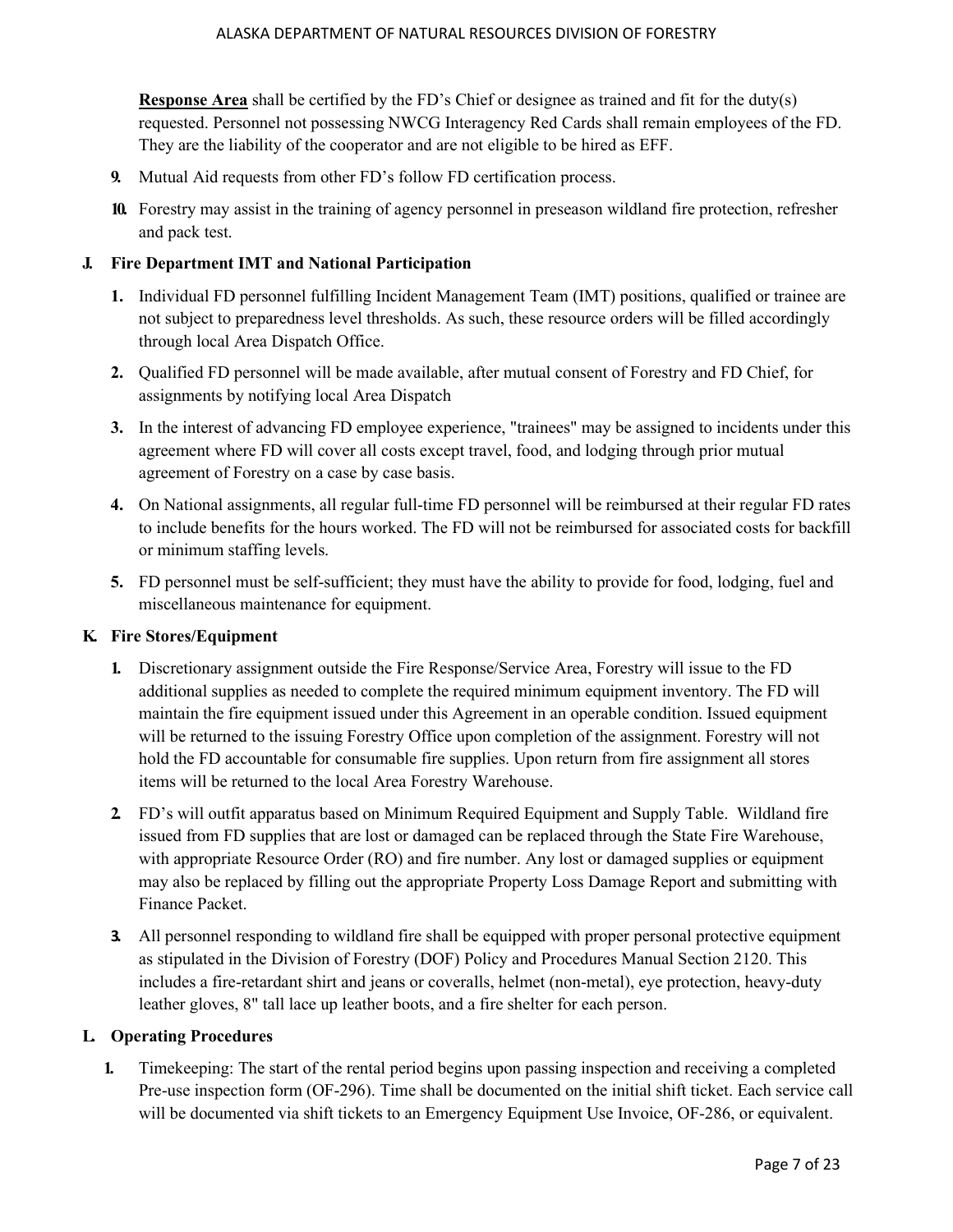The FD agrees that service documents may be signed by the FD's staff as a duly authorized representative for certification as to the number of hours or other units of pay earned. The FD staff or a designee must sign shift tickets during the assignment and the Emergency Equipment Use Invoice document at the time of release from work.

- **2.** Crew Time Reports (CTR) should be started for apparatus staff once equipment is inspected and placed in service.
- **3.** Apparatus Staffing: The FD shall furnish the required staffing as listed in Tables 1-6, for each apparatus. Personnel from FD's may be hired by Forestry as EFF. The operator, if hired by Forestry as EFF, will become Forestry employee(s), and are subject to the Conditions of Hire for EFF established in the latest version of the Alaska Emergency Firefighter Type 2 Crew Management Guide. The personnel must possess a valid driver's license with applicable endorsements and complete a Forestry Hiring Packet prior to hire. The FD will ensure that the personnel are qualified to staff the apparatus.
	- **•** Additional FD personnel above minimum staffing levels listed in rate table may staff the apparatus. Variations from staffing levels listed in the AOP rate tables must be mutually agreed upon by Area Forestry FMO and the FD and adjustments must be noted on the RO and documented daily with the Equipment Shift Tickets (OF-297).
	- **•** Apparatus may be staffed below recommended minimum with approval from FMO. If staffed below minimum it will be noted on RO at the time of hire.
	- **• All personnel staffing apparatus will be listed legibly daily on Equipment Shift Ticket's (OF-297) with FD or EFF status next to each name and position filled on the apparatus. (i.e. FFTR1, FFTR2, ENOP) (example: Jane Smith EFF FFTR1)**
- **4.** Transportation of Apparatus: Apparatus shall be delivered, at Forestry's expense, from point of hire to the work site (incident) and returned to the point of hire.
- **5.** Performance and Direction of Work: The FD staff are always responsible for the safe and efficient operation of apparatus and may refuse to work in a situation:
	- **•** exceeding FD staff ability
	- that exceeds the capability of the apparatus
	- **•** that may result in damage to the apparatus

The FD staff receive work assignments from and perform work under the general direction of Forestry. In the event Forestry terminates an operator for cause**,** replacement FD staff may be requested from the FD. A performance evaluation will be completed for each operator/apparatus.

- **6.** Servicing and Repairs: The FD is responsible for the cost of all servicing to include providing and maintaining the apparatus with fuel, oil, lubricants, filters, and other operating supplies to maintain the apparatus in a safe operating condition. It is the responsibility of the FD staff to determine that the fuel used is the proper fuel for the apparatus. Forestry will provide fuel or reimburse fuel receipts once apparatus is placed on RO. Fuel receipts should be submitted during invoice process.
	- If no FD personnel staff the apparatus, Forestry will maintain and service the apparatus while it is on a RO.
- **7.** Tools, Spares, and Accessories: The FD staff are responsible, always, for tools, spares, and accessories belonging to the FD and shall secure them in the apparatus if possible. Items that cannot be so secured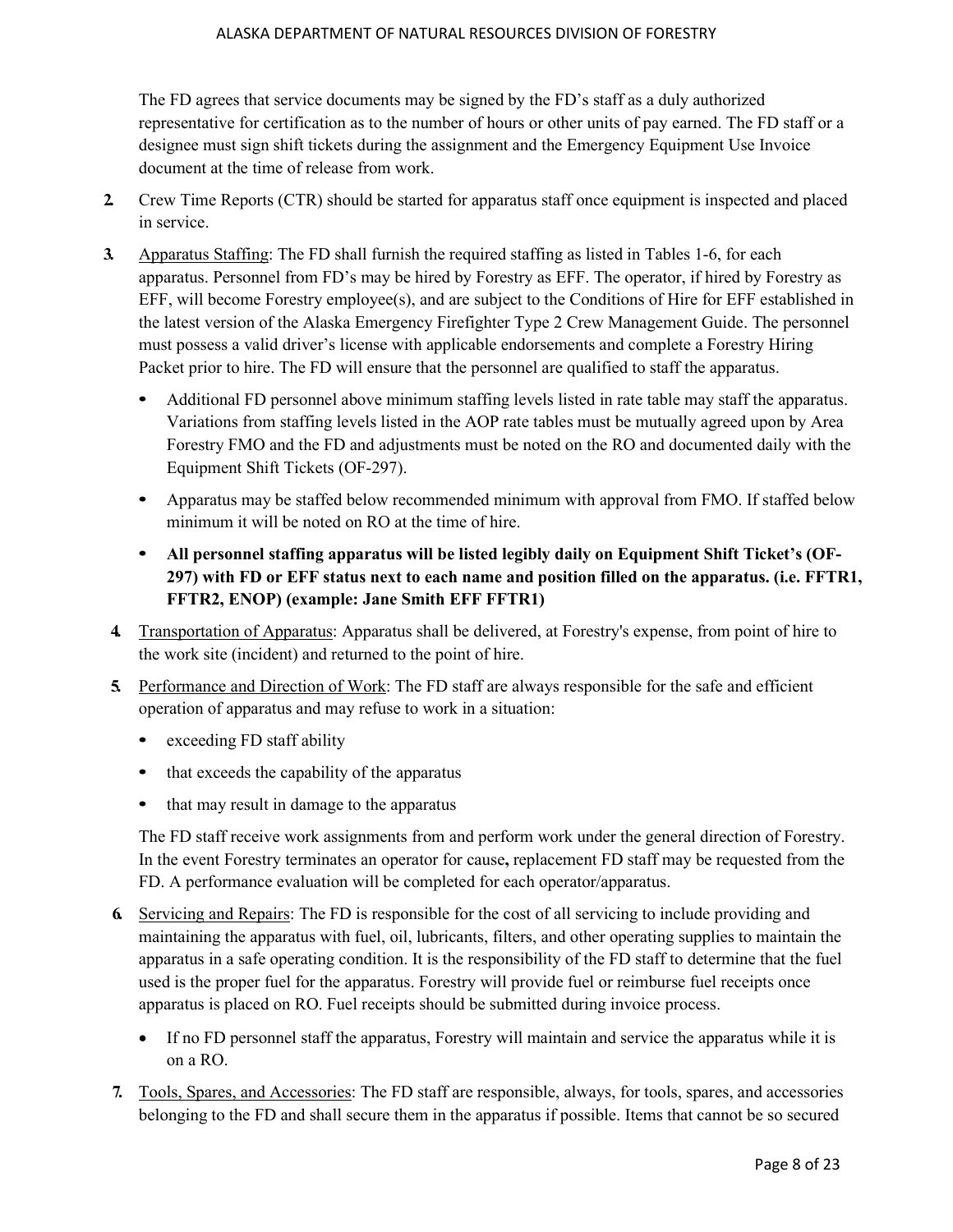may be placed in a Forestry-designated storage area, if available.

- **8.** Required Equipment: The FD agrees to furnish apparatus, except command vehicles, with the following equipment:
	- All apparatus listed in the Online Application System (OLAS) will be accompanied by a complete vehicle inventory in hard copy format.
	- All fire apparatus resource ordered as part of an Engine Task Force/Strike Team are required to carry structural firefighting equipment necessary to conform with FD Standard Operating Procedures and are required to carry the following minimum equipment upon leaving for the incident. These items will be supplied by Forestry upon request of the FD and shall be returned to the same Area Forestry Warehouse upon completion of the assignment.

| $\beta$ ea. 100' length of 1½" hose (Forestry)                              | 1 ea. Fire Shelter per seat                            |
|-----------------------------------------------------------------------------|--------------------------------------------------------|
| 2 ea. 1" nozzles to fit 1" hose                                             | 1 ea. EFF bag per Firefighter                          |
| 2 ea. $1\frac{1}{2}$ " nozzle to fit $1\frac{1}{2}$ " hose                  | 1 ea. Radio w/Clam Shell & Batteries                   |
| 3 ea. 100' length of 1" hose (Forestry)                                     | 24 ea. AA battery                                      |
| 1 ea. Shovel                                                                | 3 ea. Pulaski                                          |
| 1 ea. $1\frac{1}{2}$ " NHx $1\frac{1}{2}$ NH double female                  | 1 ea. First Aid Kit, Crew, Belt Type                   |
| 1 ea. $1\frac{1}{2}$ " NHx1 $\frac{1}{2}$ NH double male                    | 2 ea. Backpack pump (FEDCO) (empty)                    |
| 2 ea. 1½" NHx1" NPSH (female-male)                                          | 2 ea. Cases MRE's                                      |
| 1 ea. 1" NPSH $x1\frac{1}{2}$ " NH (female/male)                            | 2 ea. Cubitainer Water                                 |
| 2 ea. 1½" NH x 1 ½" NH x 1 ½" NH                                            | 2 ea. Pack of fusees $(10 \text{ ea./pk}) \text{ OR }$ |
| 1 ea. Hose clamp for 1" and $1\frac{1}{2}$ " hose                           | 1 ea. Drip torch w/5 gallons drip torch fuel           |
| 1 ea. Portable Tank, 1500 gallons or larger (Water Tenders only, all types) |                                                        |

#### **Minimum Equipment and Supply Tables**

- **9.** Apparatus Loss, Damage or Destruction: Equipment furnished under a contractual agreement with Forestry may be subject to extreme environmental and/or strenuous operating conditions which could include, but are not limited to, unimproved roads, steep, rocky, brushy, hilly terrain, dust, heat, and smoky conditions. Thus, what is considered normal wear and tear under any agreement with the State for fire suppression or other all-risk incident actions is more than what equipment is subjected to under normal highway operations. Wear and tear include worn or cracked tire tread on the running surfaces, chips and scratches to the vehicles painted and other surfaces; small dings and scratches to the bumpers, and surface chips and scratches to the vehicle's windshield, glass, and mirrors.
	- If the FD wishes to file a claim for non-Forestry provided equipment, a State Property Loss/Damage Report documenting lost, stolen, or damaged equipment not arising from the above conditions or as the result of negligence on the part of Forestry must be completed and submitted to the State within thirty days of demobilization. Incomplete or unsupported claims will be returned to the FD for further information and/or documentation.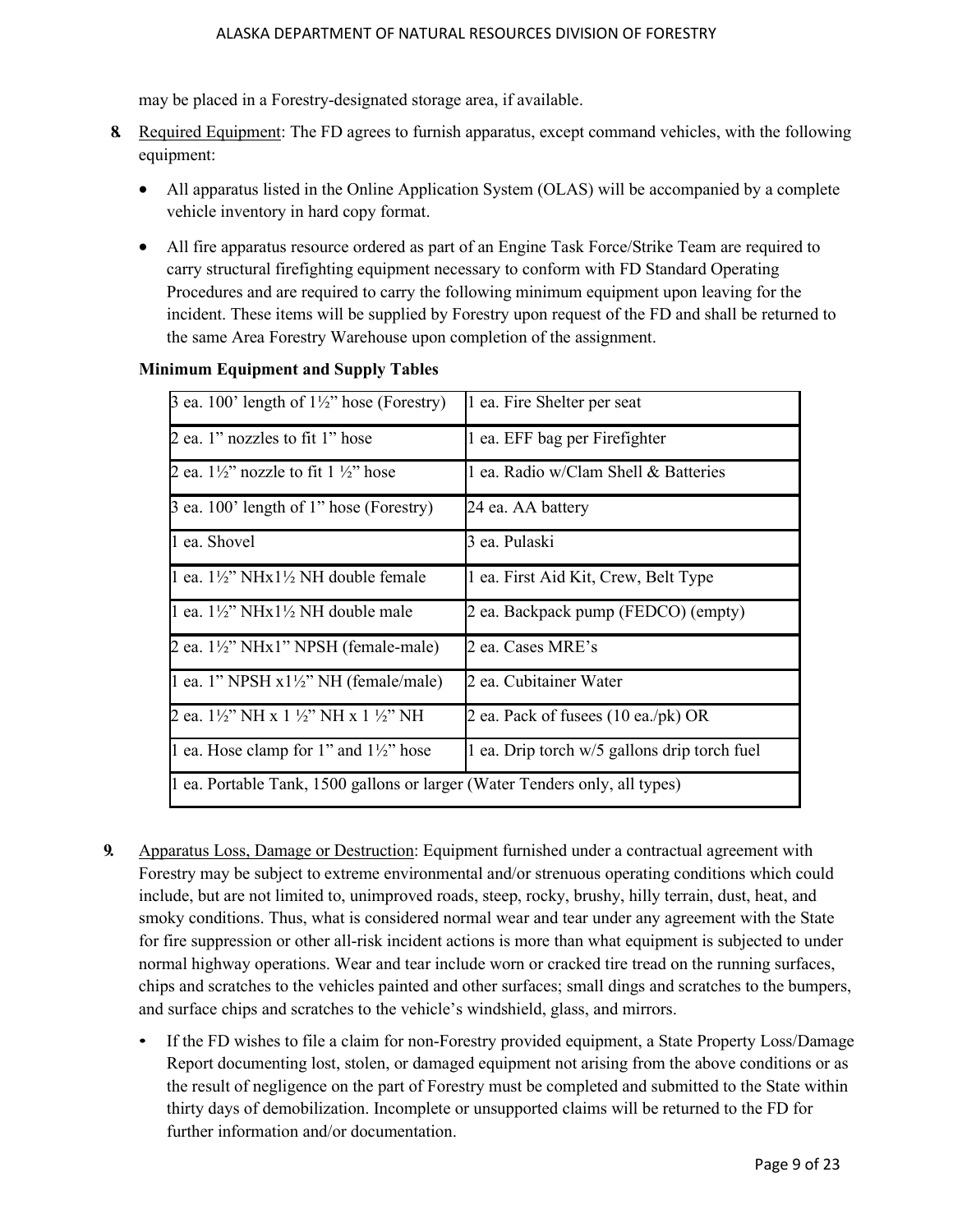- In the event damage or destruction occurs because of negligence on the part of the State, Forestry's liability is limited to the lesser of the actual repair costs or market value. Forestry is not responsible for the costs of loss or physical damage to FD's equipment due to negligence on the part of FD's personnel, for indirect damages such as loss of use or lost profits, or for wear and tear.
- State Property Loss/Damage Report forms and claims procedures may be found in the Alaska Incident Business Management Handbook (AIBMH), Chapter 11, Contractor and Employee Property Claims.
- Loss, Damage or Destruction claims will **not be accepted** without Post Inspection documentation from the incident.
- **10.** Accessories for Apparatus: All apparatus must have seat belts for all occupants, three portable emergency reflectors, one 5-lb. functional ABC fire extinguisher, and any additional accessories as specified in the AOP.
- **11.** Travel, Meals and Lodging: Travel time between the point of hire and the incident is reimbursable. Forestry will either pay per diem at established State of Alaska, rates or provide meals and lodging for FD employees on assignment away from their Primary Fire Response Service Area.

Compensable meal periods *-* Personnel assigned to the fire may be compensated for their meal period if all the following conditions are met:

The fire is not controlled, and

- The Operations Section Chief decides that it is critical to the effort of controlling the fire that personnel remain at their post of duty and continue to work as they eat, and
- The compensable meal break is approved by the supervisor and documented on the CTR and/or Shift Ticket at the next level.
- $\bullet$   $\frac{1}{2}$  hour lunch must be taken while in travel status over eight hours.
- In those situations, where incident support personnel cannot be relieved from performing work and must remain at a post of duty, a meal period may be recorded as time worked for which compensation shall be allowed and documented on the CTR/Shift Ticket in "Remarks" section as "No lunch taken due to uncontrolled fire line". If a meal break is not documented on the CTR or Shift ticket, the break will be automatically deducted by the State.
- **12.** Fatigue Management: FD personnel hired as EFF or FD staff will follow SOA work rest guidelines. To maintain safe and productive incident activities, personnel must appropriately manage work and rest periods, assignment duration and shift length.

Personnel should receive adequate time off to safely perform the essential functions of their positions. The following is established to promote safety, limit fatigue, and reduce work- related injuries while adhering to specific bargaining unit contract provisions.

- 2 to 1 Work-Rest Ratio
- Requires at least 1 calendar day off in 14 Days or 2 calendar days off in 21 days
- Provide for Meal Breaks
- On travel days, employees should be at home or in a hotel for the night by 22:00 HRS.
- Drivers are limited to driving 10 hours/day in a 16-hour shift.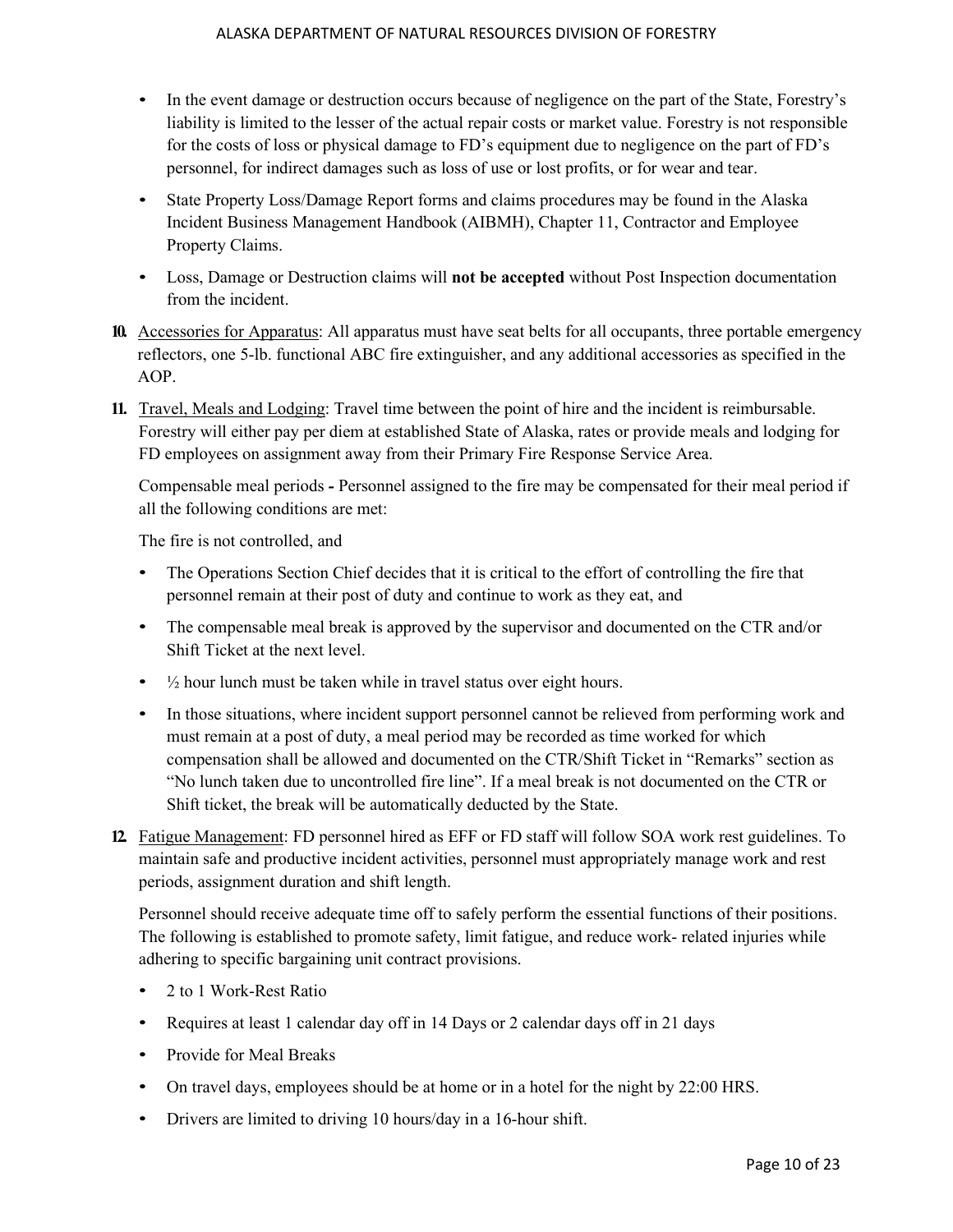For complete Fatigue Management Policy Reference: Dept. Natural Resources, Division of Forestry, Policy and Procedures Manual, 2100 Wildland Fire Safety.

**13.** Rate Definitions: FD's may choose between two options for rates, **Standard** *or* **Combined Daily Rate**.

**Standard Daily Rate** (Apparatus and personnel are invoiced separately).

Standard Daily Rate is commonly used for assignments with minimal personnel rotation or long duration (up to 14 days away from home station). The Standard Daily Rate has separate rates for apparatus and personnel, (see Tables 1 through 3).

- Firefighter pay rates are based on actual FD pay rate or EFF skill-based pay rate.
- Apparatus personnel may be a mix of FD or EFF personnel.
- Administrative fees may be assessed for FD personnel.

**Combined Daily Rate** (Apparatus with Personnel in one rate):

Combined Daily Rate is commonly used for FD's that rotate personnel frequently (daily) on apparatus. This is tracked using the Emergency Shift Ticket (OF-297) only. The Combined Daily Rate includes a single established rate for both the apparatus and personnel, (See Tables 4 through 6).

- All apparatus personnel remain FD employees, as single rate for both apparatus and personnel. The FD shall furnish the required minimum staffing as listed in the Combined Daily Rate tables. The FD will ensure that the operator/personnel are qualified to operate the apparatus.
- FD's will not be allowed to invoice for administrative fees when using the Combined Daily Rate.
- Under the Combined Daily Rate, all FD resources will be tracked on the Emergency Shift Ticket (OF-297) and paid via the Emergency Equipment Use Invoice (OF-286)
- **14.** Personnel Pay Rates: FD staff will be paid for all hours they are on-shift at the appropriate hourly rate of pay. Note: personnel may be on a shorter or longer shift than the apparatus to which they are assigned. The number of FD staff listed on the rate charts is the minimum required staffing. Any changes to standard staffing will be agreed to in the AOP and document on RO's. No additional personnel will be paid by Forestry unless resource ordered.

**Hourly Rates for FD employees by position only, will be established when the AOP is signed. FD's will provide a position qualification list with hourly rates to Forestry.** No private information will be included in this list. This list will be used for cross reference at the time of invoice, for FD employee name, position on apparatus and hourly rate.

#### **Example:**

| <b>Position</b>                                      | <b>Hourly Rate</b> | <b>Backfill Overtime Hourly Rate</b> |
|------------------------------------------------------|--------------------|--------------------------------------|
| Non-Supervisory,<br>Structural Firefighter, Advanced | \$27.82/Hour       | \$35.42/Hour                         |
| Driver/Operator/Engineer                             | \$33.14/Hour       | \$41.23/Hour                         |

**15.** Backfill: Forestry will reimburse backfill overtime costs only. Forestry only pays for the overtime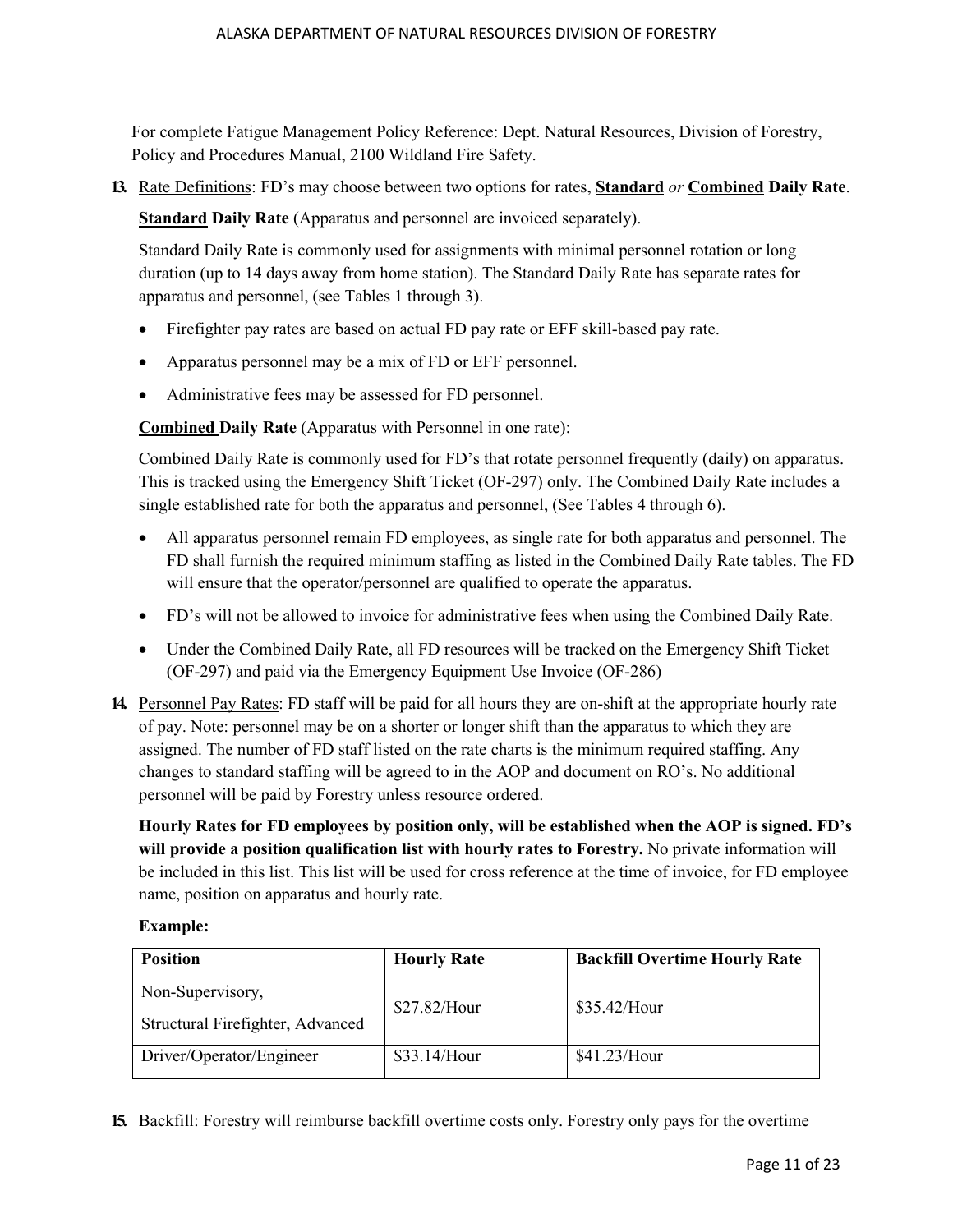above what the regular salary would have been for the employee(s) deployed. Backfill reimbursement will be approved only when the FD is required to supply a firefighter at their station to comply with Fire Department policy, municipal ordinance, or union contract.

- **16.** Administrative Rate: Forestry will not pay administrative fees more than **13.5%.**
	- The administrative rate is only applied to the personnel cost, not the total invoice. As a cost containment measure, higher paid FD's shall be considered for release first.
- **17.** Apparatus Pay Rates: Apparatus rates have been determined by Forestry for all categories, types, and classes of Apparatus and are included in the OLAS. OLAS is used by the FD to register or list their apparatus and by the dispatcher and others to search for and hire Apparatus. Any FD using rates that are non-compliant with Forestry specified rates will normally be the last hired and the first released. The link to OLAS is [https://dnr.alaska.gov/olas/.](https://dnr.alaska.gov/olas/) Rates are also listed in Tables 1 through 6.
	- **•** Non-apparatus equipment rates have been determined by Forestry for all categories, types, and classes of equipment and are included in the OLAS. Any equipment or vehicle owned by the FD and not reflected in the Apparatus Rate Tables, will be paid at the rates shown in Chapter 6 of the AIBMH and OLAS. Any FD using rates that are non-compliant with Forestry specified rates will normally be the last hired and the first released.
	- **•** Non-apparatus equipment needs to be registered on the "Vendor" entry tab of OLAS prior to hire. Non-apparatus includes but not limited to heavy equipment, tracked vehicles, ATV/UTV, sedans or trucks, boats, generators, aviation crash and rescue trucks, chainsaws, portable pumps, light towers and Ambulances.
	- **•** Each shift for apparatus or equipment must be documented on an Equipment Shift Ticket (OF-297) and must be signed by the FD's personnel and the supervisor on the incident as the duly authorized representative for certification as to the number of hours or other units of pay earned. Hours shall consist of the period working (assigned), ordered standby, or compensable travel time.
	- **• All personnel staffing apparatus will be listed legibly daily on Equipment Shift Ticket's (OF-297) with FD or EFF status next to each name and position filled on the apparatus. (i.e. FFT1, FFT2, ENOP) (example: Jane Smith EFF FFT1)**
	- **•** Apparatus pay rates will be based on resource type ordered. If agreed to by both the FMO and Fire Chief prior to hire and documented on RO at the time of hire as a change, a different apparatus may be substituted.
	- All apparatus pre and post inspections can be performed at local Area Forestry Office or on incident if apparatus leaves directly from station directly to assignment.
	- A Mobilization Finance packet will be given to each apparatus at the start of the hiring process. Upon completion of an assignment a Demobilization Finance Packet will need to be submitted to the local Area Administrative staff.

The incident or dispatch office will compile the amount earned on the Emergency Equipment Use Invoice (OF-286) which both parties will sign to show concurrence of the amount due the FD at the time of release from assignment. OF-288s will be posted for FD staff or FD staff hired as EFF by the incident or Area.

**18.** Rate Calculations: The rates are calculated for Interagency use based on the Consumer Price Index (CIP) for Anchorage. The rates are fair and reasonable for apparatus or equipment in generally new and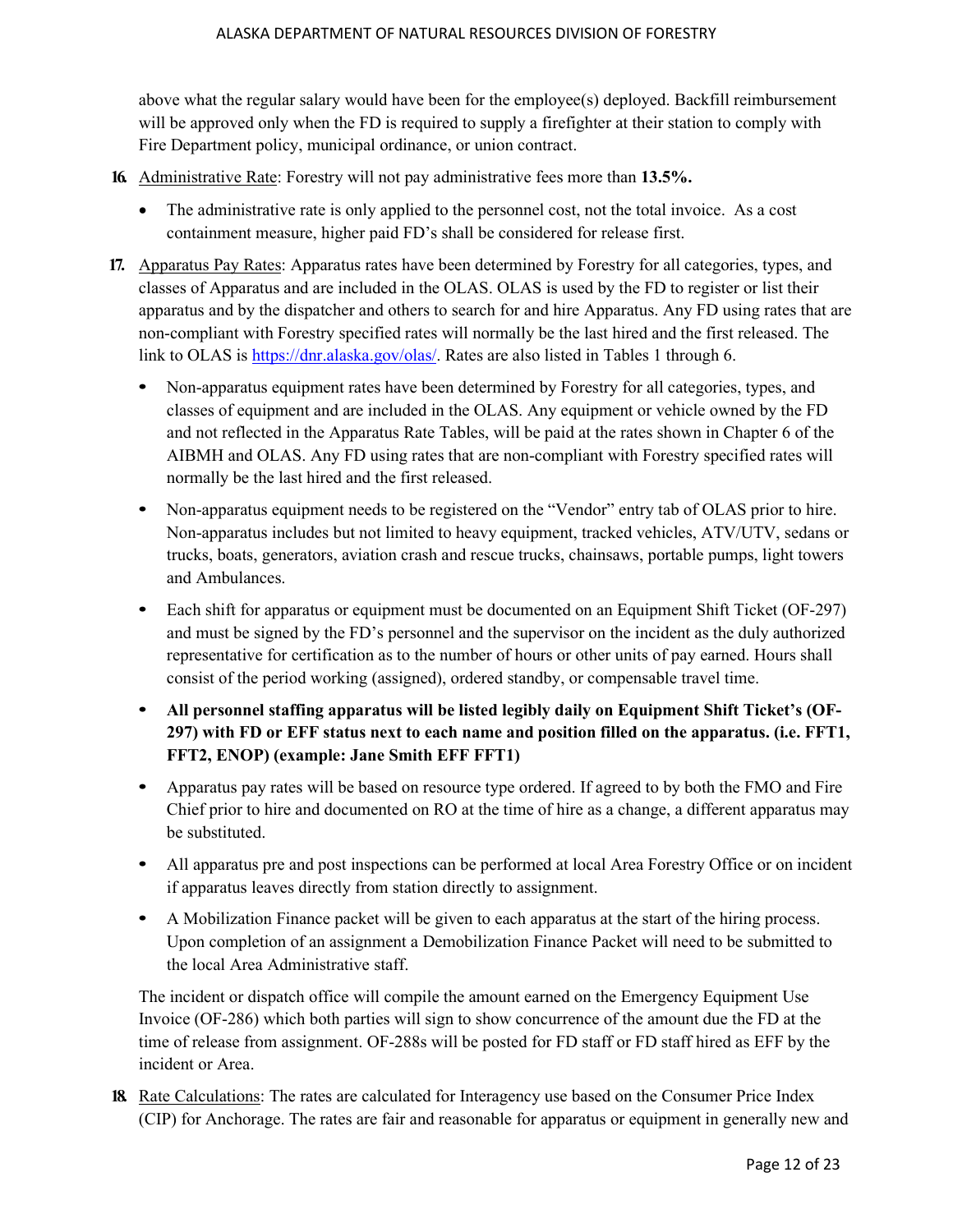good operating condition. Rates are effective pending any modifications resulting from the previous fiscal year, directives, and/or changes in the applicable Service Contract Act Wage Determination (SCA) or marketplace realities.

- Rates are reviewed annually for OLAS, CFPA, AOP and the AIBMH.
- Rates are reviewed by SOA and Federal Interagency partners. A fair market rate that is allowable under all (State of Alaska & Federal partners) agency procurement policies is adopted.
- Daily rates may fluctuate between annual changes.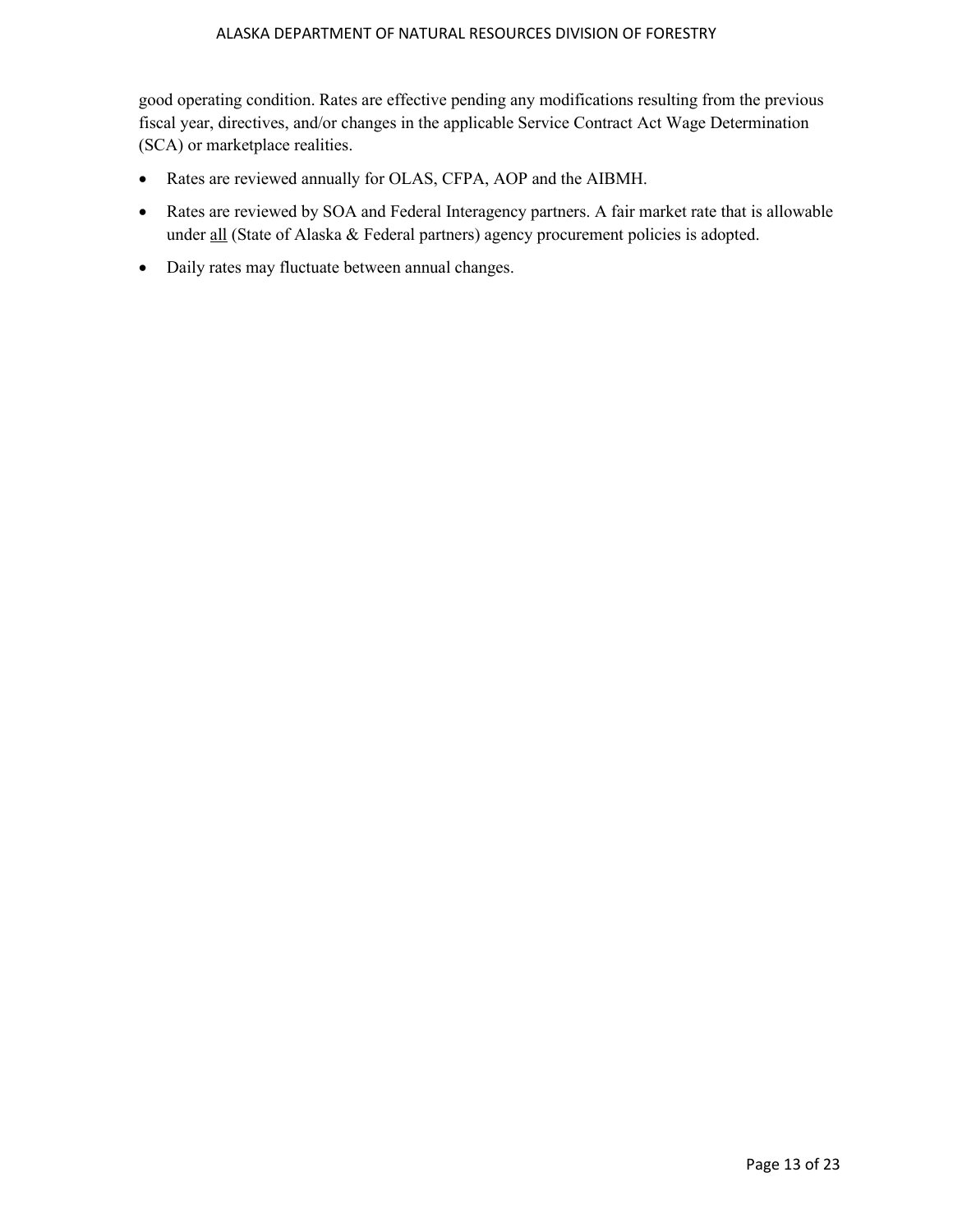#### **Invoice Matrix**

| <b>Invoice Matrix: Apparatus and Personnel Billing</b>                 |                                           |                                           |                                                                                   |                                                                                                                            |  |
|------------------------------------------------------------------------|-------------------------------------------|-------------------------------------------|-----------------------------------------------------------------------------------|----------------------------------------------------------------------------------------------------------------------------|--|
| <b>Use TABLE's for</b><br>specific rates                               | <b>Invoice for</b><br><b>Apparatus</b>    | <b>Invoice for</b><br><b>FD</b> Staff     | <b>Invoice for</b><br><b>DOF</b><br><b>Technicians or</b><br><b>EFF Personnel</b> | <b>Additional Invoice</b><br><b>Billable</b><br><b>Documentation</b><br>Items***                                           |  |
| Apparatus Only                                                         | <b>YES</b>                                | NO                                        | NO                                                                                | Refurb <sup>**</sup> and<br>incidentals                                                                                    |  |
| Apparatus w/FD<br>Staff only                                           | <b>YES</b>                                | <b>YES</b>                                | $NO^*$                                                                            | Refurb <sup>**</sup> and<br>incidentals, FD staff $@$<br>Dept rates and Admin<br>Fees                                      |  |
| Apparatus<br>w/Mixed FD and<br>DOF/EFF<br>Personnel                    | <b>YES</b>                                | YES, For FD<br>staff only                 | $NO^*$                                                                            | Refurb <sup>**</sup> and<br>incidentals, FD staff $@$<br>Dept rates and Admin<br>Fees                                      |  |
| Apparatus w/All<br>DOF/EFF<br>Personnel                                | <b>YES</b>                                | N <sub>O</sub>                            | $NO^*$                                                                            | Refurb <sup>**</sup> and<br>incidentals                                                                                    |  |
| Non-apparatus<br>equipment or<br>vehicles                              | YES,<br>Equipment<br><b>Shift Tickets</b> | N <sub>O</sub>                            | NO.                                                                               | Incidentals.                                                                                                               |  |
| <b>Federal Excess</b><br>Personal Property<br>(FEPP) Apparatus<br>Only | YES, @ 66%<br>of Daily Rate               | ****                                      | ****                                                                              | Refurb <sup>**</sup> and<br>incidentals                                                                                    |  |
| <b>Combined Daily</b><br>Rate                                          | YES, invoice<br>includes<br>personnel     | NO, personnel<br>cost included<br>in rate | NO                                                                                | Refurb**, incidentals<br><b>Equipment Shift</b><br>Tickets (OF-297),<br><b>Emergency Equipment</b><br>Use Invoice (OF-286) |  |

\*EFF are managed by SOA, no invoice from FD is needed.

\*\*Refurb rate based on length of time on assignment, 4 hours for an assignment of 10 days or less, 8 hours for an assignment greater than 10 days.

\*\*\* Not all inclusive, additional documentation may be required. Claims packets need to be included but not invoiced. (i.e. Per Diem if approved, fuel, maintenance)

\*\*\*\* For FEPP Staffing follow procedures in all non-FEPP Apparatus categories in the matrix. Apparatus rental rates include routine maintenance; normal wear and tear (minor scratches, chips and scratches in windshield, punctured or flat tires etc.); insurance; and other pertinent overhead expenses. Rental rates will not exceed the rates listed below (Tables 1-6). Federal Excess Personal Property (FEPP) apparatus provided by a FD will be paid 66% of the normal rate.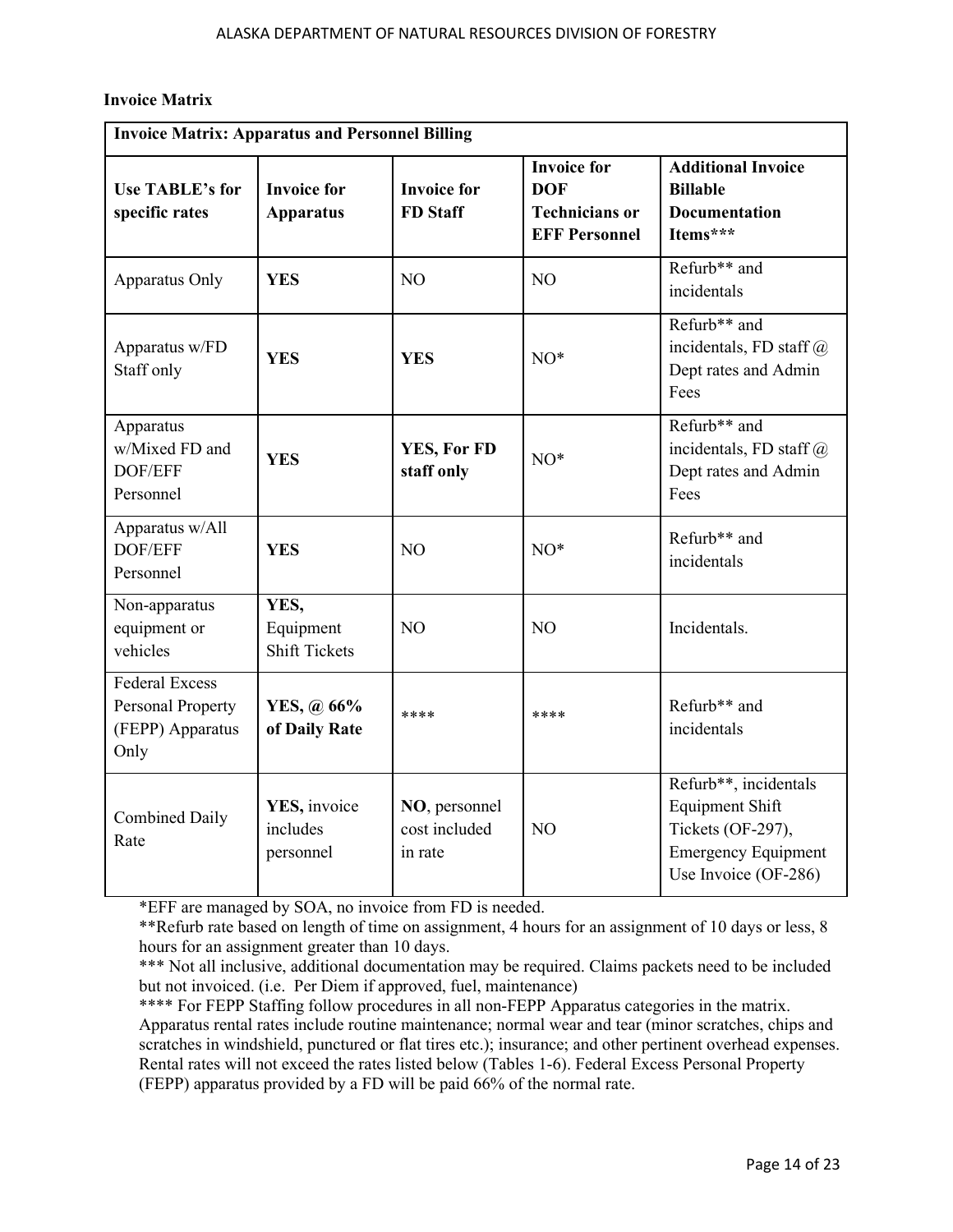- **19.** For fractional days at the beginning and ending time under hire, payment will be based on 50 percent of the Daily Rate for periods less than eight hours. To clarify, apparatus initially hired after 1600 (4:00 pm) shall receive half the daily rate for the first day of hire, and apparatus released back to the point of hire before 0800 (8:00 am) on the last day of hire shall receive half the daily rate for the final day of hire.
- **20.** For shifts under hire or assignment between the first and last, the FD shall be paid at the daily rate, if the apparatus is operable and available the entire shift. A shift is the hours worked as stated by the Incident Action Plan and/or as determined by the dispatching office.
- **21.** If the apparatus is inoperable or unavailable during an on-shift period, this will be considered down time and charges will not accrue. Payment will be based on the hours the apparatus was operational during the assigned shift as documented on the shift ticket versus the designated shift times shown on the Incident Action Plan (IAP). If the apparatus was not operational for the full shift, the deduction from the daily rate is calculated by converting the length of shift from the IAP to determine the hourly rate and deducting pay for the total hours the apparatus was non-operational, i.e., daily rate  $\div \#$  hours of shift in  $IAP =$  hourly rate to be deducted.
- **22.** Invoicing: For invoicing include apparatus and FD staff on the same invoice. If a new RO is created to transfer assignments, a separate invoice should be done.

Examples for apparatus under both **Standard** and **Combined** Daily Rates:

- Example #1 The apparatus spends 7 days on Incident A and is then transferred to Incident B with a new RO for 7 days. Two separate invoices need to be submitted in one package.
- Example #2 If the apparatus stays on one incident the whole time, one invoice with personnel and apparatus may be submitted.
- Example #3 The apparatus goes to Incident C for ten days and returns home for a break in service. If the apparatus is then RO to the same or a different incident, separate invoices need to be submitted.

Following these examples will speed up the payment cycle and reduce billing errors.

## **23. The Area Forester or designee has the authority to correct or change the invoice in case of accounting errors or needed additions or subtractions from invoice, or if the FD chose the improper category, type, class or rate in OLAS.**

- **24.** Insurance: The FD must carry and maintain motor vehicle liability insurance as required by AS 28.22.01. In the case of the FD staff being hired by the State as an EFF, the State covers Worker's Compensation and potential liability based on apparatus operations in response to and operation on a wildland fire. In the case of the FD's staff remaining an employee of the FD, the FD must carry and maintain Worker's Compensation coverage as required by AS 23.30.045.
- **25.** Evaluations: All FD Engines will be evaluated by the incident supervisor and the evaluation form will be included in the documentation packet upon release from the incident.
- **26.** Refurb/Rehab: With the local Area Forester's approval, FD's are allowed up to 4 hours of refurb for an assignment less than or up to 10 days and up to 8 hours of refurb for an assignment longer than 10 days for refurb and rehab of their equipment.
- **27.** Documentation Requirements for Assignments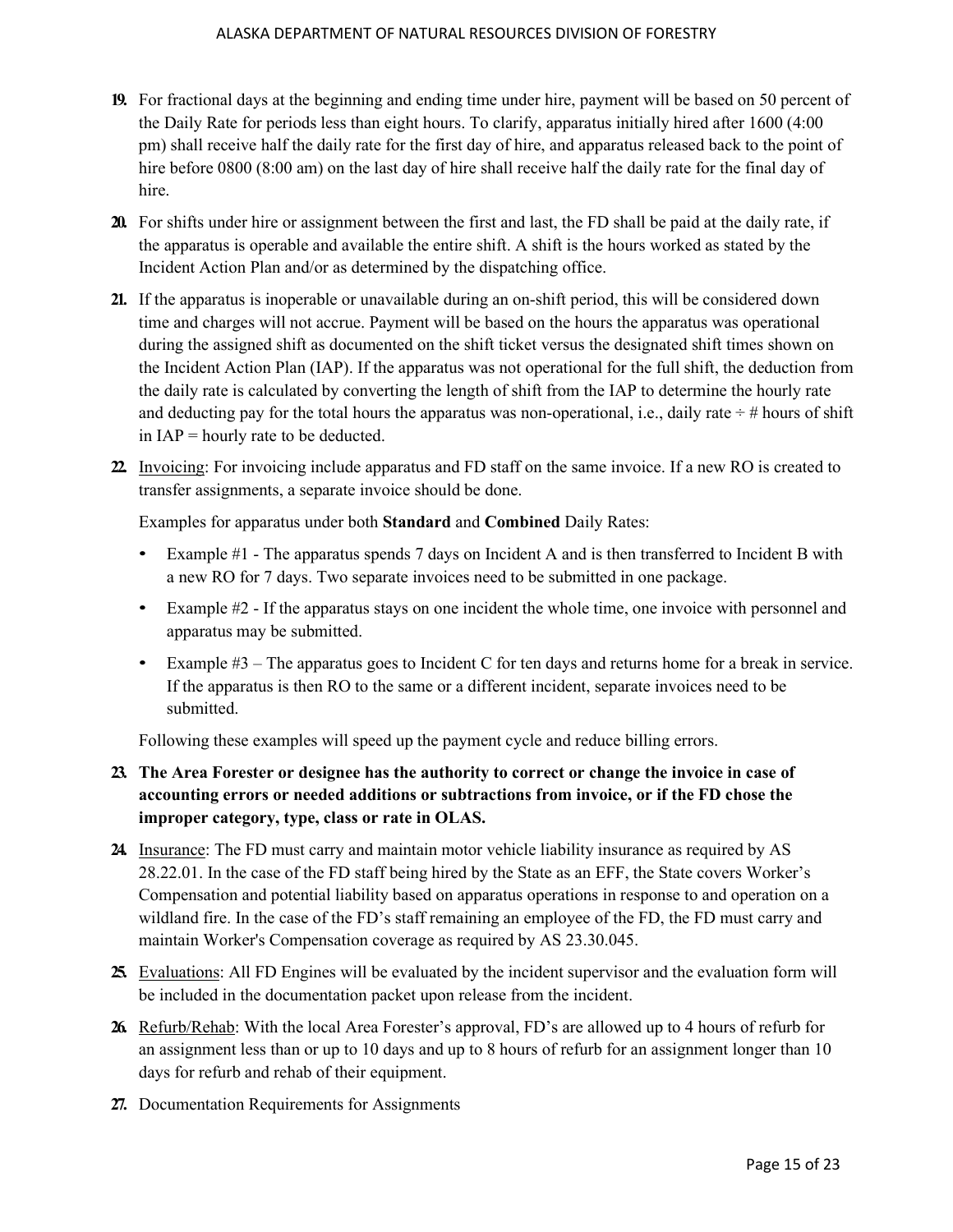One (1) copy of each of the following documents is required for Out-of-Area Assignments.

- Mobilization packets will be created at the local Area Dispatch office.
- Prior to inspection Documentation package will be reviewed with Area Dispatch and FD.

### **Finance Packet Matrix**

| <b>Mobilization Finance Package</b>                                                   | <b>Demobilization Finance Package</b>                       |
|---------------------------------------------------------------------------------------|-------------------------------------------------------------|
| Packet received upon successful inspection. Maintained<br>for duration of assignment. | Turn completed packet in at completion of assignment.       |
| This Finance Packet needs to stay with apparatus                                      | This Finance Packet needs to be turned in at the end        |
| and used at check-in on the incident.                                                 | of an assignment to the local Area Administrative<br>staff. |
| *Fire Department Position Rates Sheet                                                 | *Fire Department Position Rates Sheet                       |
| *Apparatus Inventory Sheet (FD Equipment)                                             | *Apparatus Inventory Sheet (FD Equipment)                   |
| Resource Order                                                                        | Resource Order: Multiple RO's will be needed when           |
|                                                                                       | re-assigned to different Incidents                          |
| Billing Type (Standard Daily Rate w/FD, EFF or                                        | Billing Type (Standard Daily Rate w/FD, EFF or              |
| Mixed personnel: Or Combined Daily Rate)                                              | Mixed personnel: Or Combined Daily Rate)                    |
| Emergency Equipment Rental Agreement (OF-284):                                        | Emergency Equipment Rental Agreement (OF-284):              |
| Current Annual Operating Plan - AOP                                                   | Current Annual Operating Plan - AOP                         |
| <b>Current Cooperator Fire Protection Agreement - CFPA</b>                            | Current Cooperator Fire Protection Agreement - CFPA         |
| Pre-Hire Inspection Checklist (OF-296)                                                | Pre & Post Hire Inspection Checklist (OF-296)               |
| Initial Equipment Shift Ticket Book (OF-297)                                          | Completed Equipment Shift Tickets (OF-297)                  |
| <b>Blank Contractor Evaluation</b>                                                    | <b>Completed Contractor Evaluation</b>                      |
| Crew Time Report Book (SF-261)                                                        | Completed OF-288, Emergency Firefighter Time<br>Report      |
| *Crew Manifest with Contact information                                               | *Crew Manifest with Contact information                     |
|                                                                                       | Emergency Equipment Use Invoice (OF-286):                   |
|                                                                                       | Claims Documentation, if applicable                         |
|                                                                                       |                                                             |
|                                                                                       | Any additional receipts/documentation for reimbursable      |
|                                                                                       | expense accrued on assignment.                              |

\*Responsibility of FD to provide at the time of hire to the local Area Dispatch.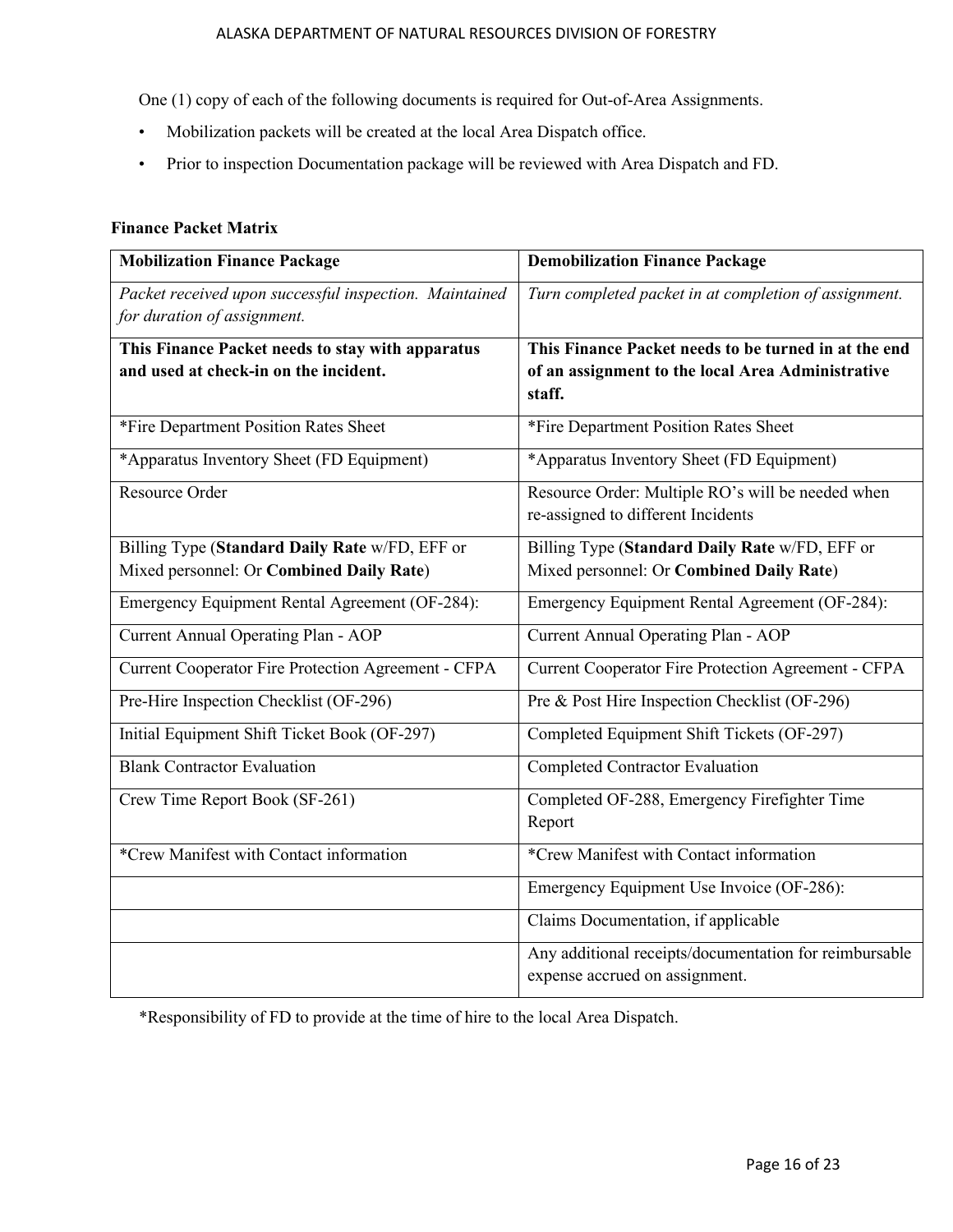- **28.** Rate Tables.
	- **Standard Daily Rate:** tables 1-2 are for FD Apparatus only. Table 3 is Command Vehicle rate.
	- **Combined Daily Rate:** tables 4-5 are for FD Apparatus and Personnel combined rate. Table 6 is Command Vehicle rate.

Table 1- **STANDARD DAILY RATE:** Table for Water Tender Types, Rates & Minimum Requirements

|                                   | <b>Water Tender Types</b> |                |                |                 |                |  |  |  |
|-----------------------------------|---------------------------|----------------|----------------|-----------------|----------------|--|--|--|
| <b>Rates &amp; Components</b>     |                           | <b>Support</b> |                | <b>Tactical</b> |                |  |  |  |
| <i>(excludes personnel costs)</i> | S <sub>1</sub>            | S <sub>2</sub> | S <sub>3</sub> | <b>T1</b>       | <b>T2</b>      |  |  |  |
| Daily Rate                        | \$1,950                   | \$1,630        | \$1,300        | \$1,630         | \$1,300        |  |  |  |
| Hourly Rate for refurb            | \$170                     | \$145          | \$120          | \$170           | \$145          |  |  |  |
| Tank Capacity (gal)               | 4000                      | 2500           | 1000           | 2000            | 1000           |  |  |  |
| Pump Min. Flow (GPM)              | 300                       | 200            | 200            | 250             | 250            |  |  |  |
| At Rates Pressure (psi)           | 50                        | 50             | 50             | 150             | 150            |  |  |  |
| Max. Refill Time (minutes)        | 30                        | 20             | 15             |                 |                |  |  |  |
| Pump and roll                     |                           |                |                | Yes             | Yes            |  |  |  |
| Personnel minimum                 | 1                         | 1              | 1              | $\overline{2}$  | $\overline{2}$ |  |  |  |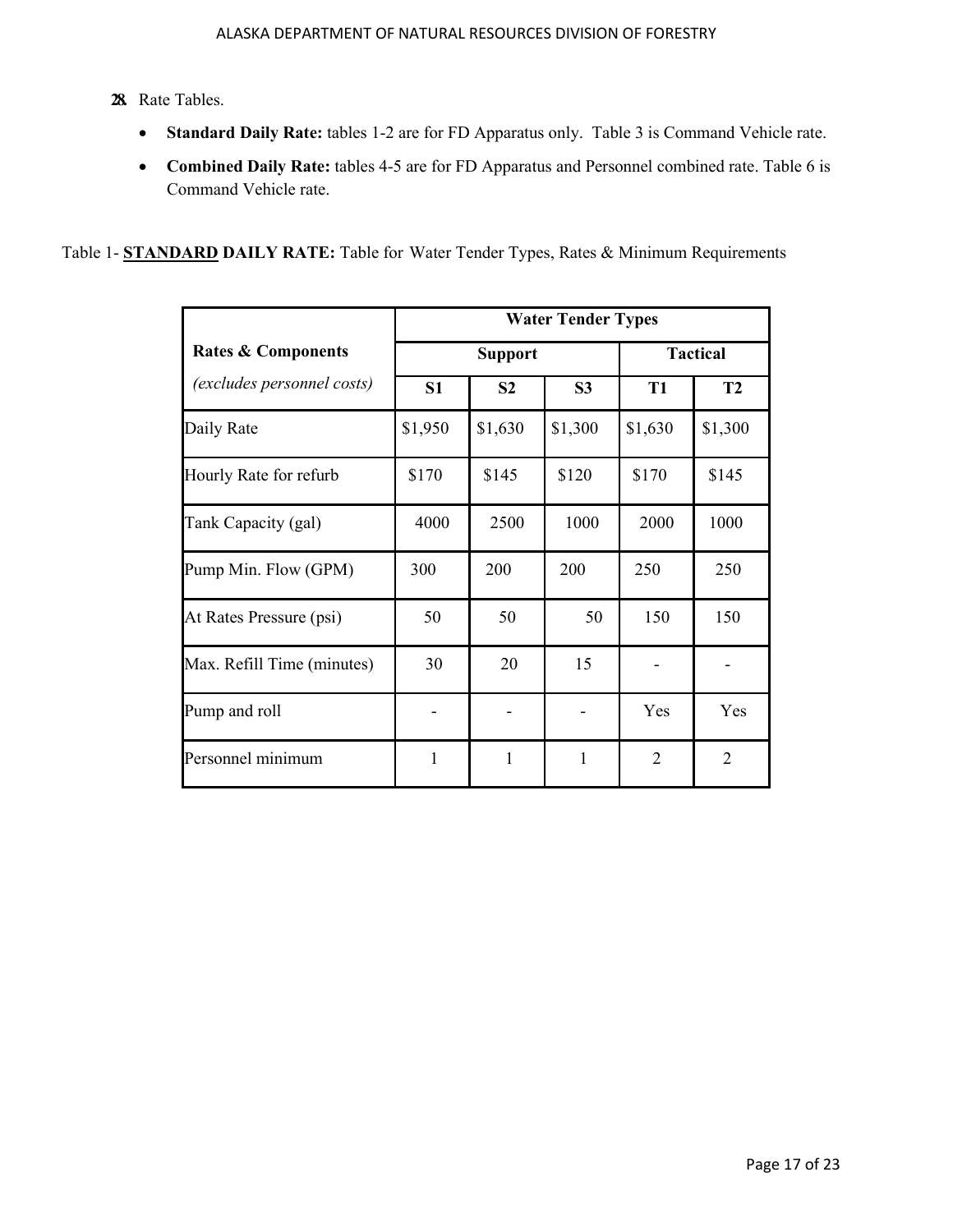| Table 2- <b>STANDARD DAILY RATE:</b> Table for Engine Types, Rates & Minimum Staffing Requirements |  |  |  |
|----------------------------------------------------------------------------------------------------|--|--|--|
|                                                                                                    |  |  |  |

| <b>Rates &amp; Components</b>    | <b>Structure</b><br><b>Apparatus</b> |                          | <b>Wildland Apparatus</b> |                          |                              |                |                |
|----------------------------------|--------------------------------------|--------------------------|---------------------------|--------------------------|------------------------------|----------------|----------------|
| (excludes personnel costs)       | $\mathbf{1}$                         | $\overline{2}$           | $\overline{\mathbf{3}}$   | $\overline{\mathbf{4}}$  | 5                            | 6              | $\overline{7}$ |
| Daily Rate                       | \$2,840                              | \$2,680                  | \$1,785                   | \$1,545                  | \$1,265                      | \$1,070        | \$860          |
| Hourly Rate for refurb           | \$285                                | \$275                    | \$180                     | \$165                    | \$145                        | \$130          | \$115          |
| Tank minimum capacity<br>(gal)   | 300                                  | 300                      | 500                       | 750                      | 400                          | 150            | 50             |
| Pump Min Flow (GPM)              | 1000                                 | 500                      | 150                       | 50                       | 50                           | 30             | 10             |
| Rated pressure (psi)             | 150                                  | 150                      | 250                       | 100                      | 100                          | 100            | 100            |
| Hose (feet) 2 1/2 inch           | 1200                                 | 1000                     |                           |                          |                              |                |                |
| Hose (feet) $1 \frac{1}{2}$ inch | 400                                  | 500                      | 1000                      | 300                      | 300                          | 300            |                |
| Hose (feet) 1 inch               | $\overline{\phantom{a}}$             | $\blacksquare$           | 500                       | 300                      | 300                          | 300            | 200            |
| Ladders per NFPA 1901            | Yes                                  | Yes                      | $\overline{\phantom{a}}$  | $\overline{\phantom{0}}$ | $\qquad \qquad \blacksquare$ |                |                |
| Master Stream 500 GPM<br>Min     | Yes                                  | $\overline{\phantom{a}}$ |                           | $\overline{\phantom{0}}$ |                              |                |                |
| 4-Wheel Drive Required           |                                      | $\overline{\phantom{a}}$ | Yes                       | Yes                      | Yes                          | Yes            | Yes            |
| Personnel (minimum)              | $\overline{\mathbf{3}}$              | $\overline{\mathbf{3}}$  | 3                         | $\overline{2}$           | $\overline{2}$               | $\overline{2}$ | $\overline{2}$ |

Table 3- **STANDARD DAILY RATE:** Table for Command Vehicles & Minimum Staffing Requirements

| <b>COMMAND VEHICLE RATE</b> |                                 |  |  |  |
|-----------------------------|---------------------------------|--|--|--|
| (Excludes personnel costs)  |                                 |  |  |  |
| Daily Rate                  | \$545                           |  |  |  |
| Hourly Refurb               | \$70                            |  |  |  |
| Personnel                   | 1, may be hired as vehicle only |  |  |  |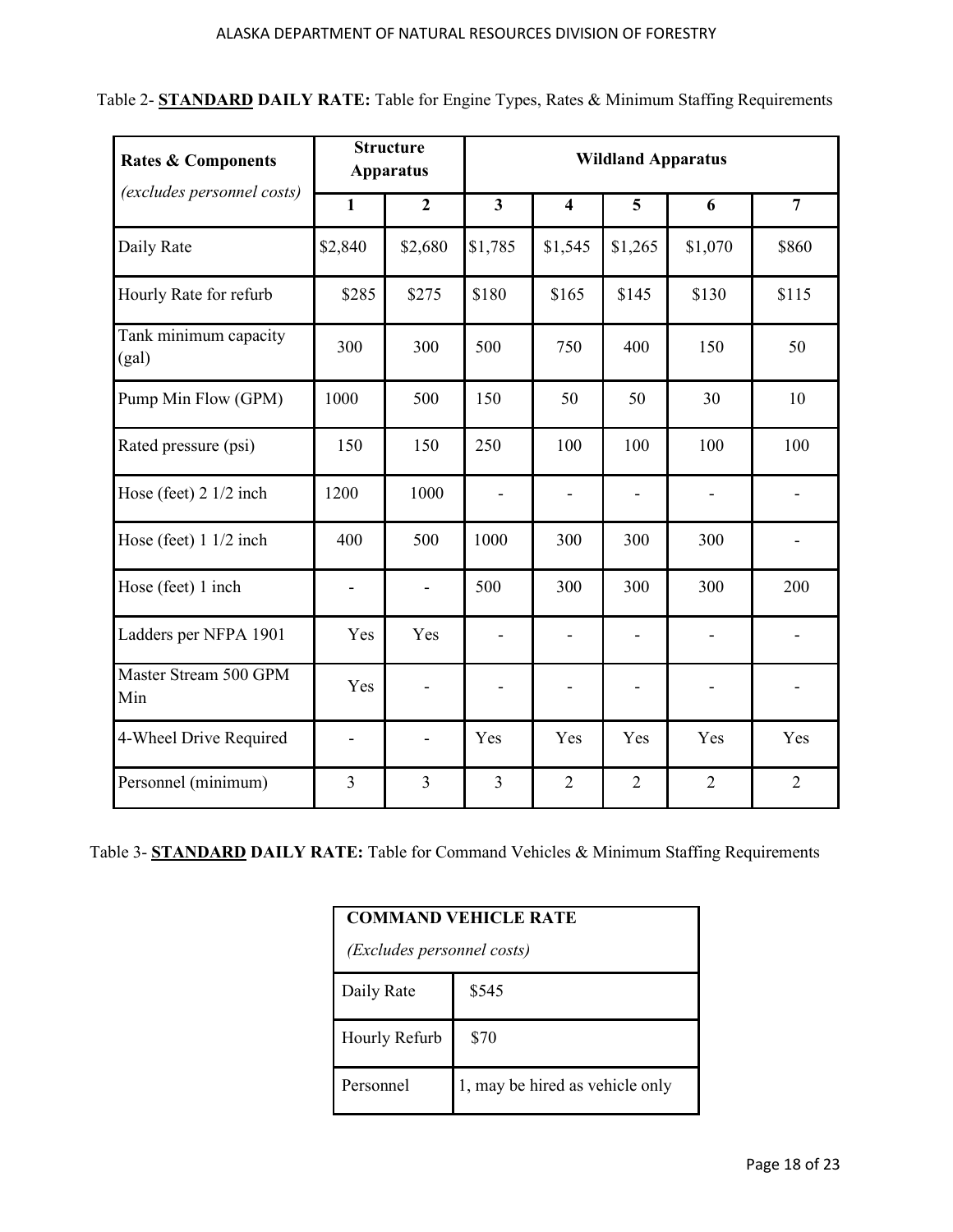Table 4- **COMBINED DAILY RATE:** Tables for Water Tender Types & Minimum Staffing Requirements

|                                   | <b>Water Tender Types</b> |                |                |                 |                |  |
|-----------------------------------|---------------------------|----------------|----------------|-----------------|----------------|--|
| <b>Rates &amp; Components</b>     | <b>Support</b>            |                |                | <b>Tactical</b> |                |  |
| <i>(includes personnel costs)</i> | S <sub>1</sub>            | S <sub>2</sub> | S <sub>3</sub> | <b>T1</b>       | <b>T2</b>      |  |
| Daily Rate                        | \$2,365                   | \$2,045        | \$1,715        | \$2,370         | \$2,040        |  |
| Hourly Rate for refurb            | \$170                     | \$145          | \$120          | \$170           | \$145          |  |
| Tank Capacity (gal)               | 4000                      | 2500           | 1000           | 2000            | 1000           |  |
| Pump Min. Flow (GPM)              | 300                       | 200            | 200            | 250             | 250            |  |
| At Rates Pressure (psi)           | 50                        | 50             | 50             | 150             | 150            |  |
| Max. Refill Time (minutes)        | 30                        | 20             | 15             |                 |                |  |
| Pump and roll                     |                           |                |                | Yes             | Yes            |  |
| Personnel minimum                 | 1                         | 1              | 1              | $\overline{2}$  | $\overline{2}$ |  |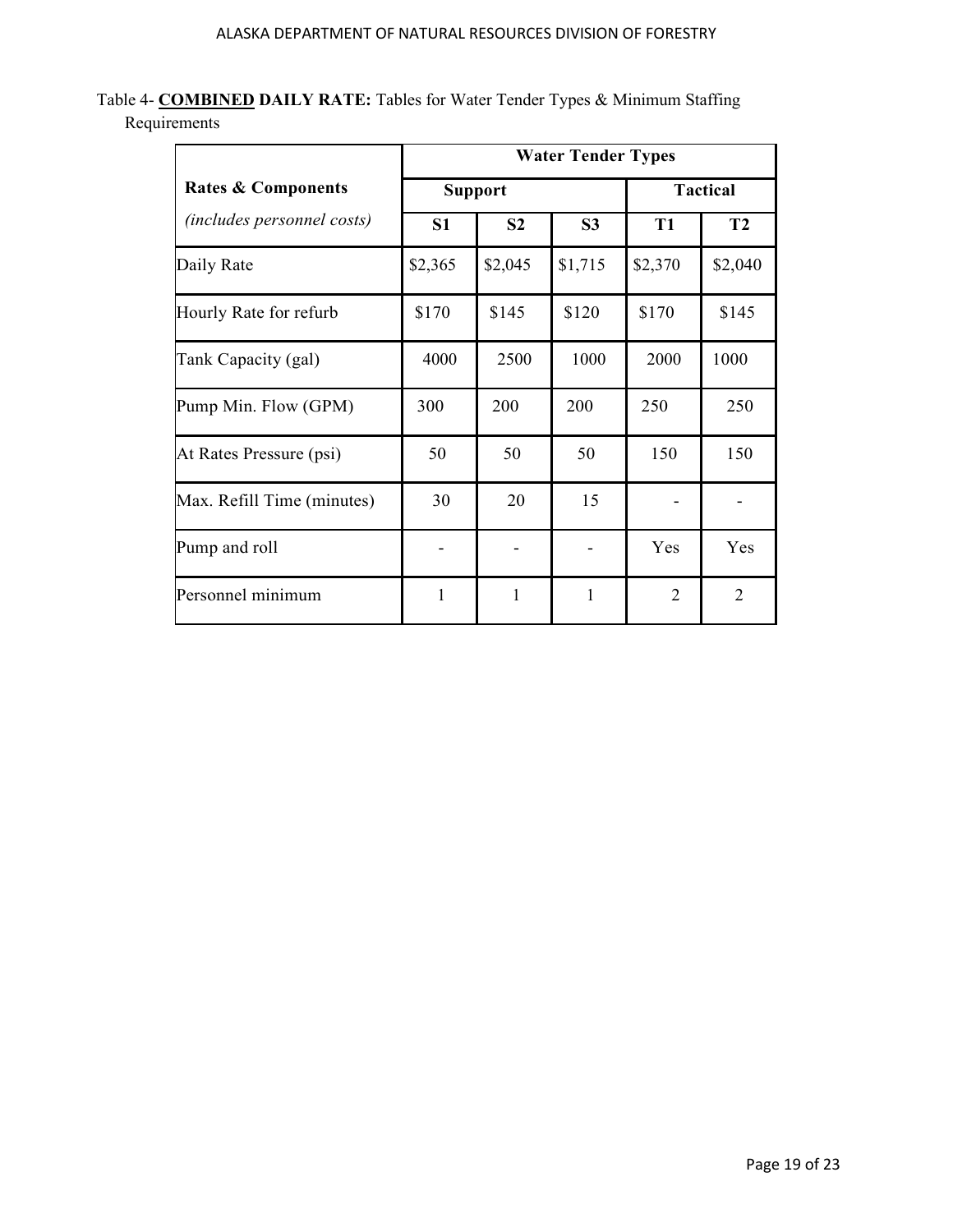| Table 5- COMBINED DAILY RATE: Tables for Engine Types, Rates & Minimum Staffing |  |  |  |
|---------------------------------------------------------------------------------|--|--|--|
| Requirements                                                                    |  |  |  |

| <b>Rates &amp; Components</b>    |                          | <b>Structure Apparatus</b> |                |                         | <b>Wildland Apparatus</b> |                |                |
|----------------------------------|--------------------------|----------------------------|----------------|-------------------------|---------------------------|----------------|----------------|
| (includes personnel costs)       | $\mathbf{1}$             | $\boldsymbol{2}$           | $\mathbf{3}$   | $\overline{\mathbf{4}}$ | 5                         | 6              | $\overline{7}$ |
| Daily Rate                       | \$4,005                  | \$3,845                    | \$2,525        | \$2,285                 | \$2,005                   | \$1,810        | \$1,600        |
| Hourly Rate for refurb           | \$285                    | \$275                      | \$180          | \$165                   | \$145                     | \$130          | \$115          |
| Tank minimum capacity<br>(gal)   | 300                      | 300                        | 500            | 750                     | 400                       | 150            | 50             |
| Pump Min Flow (GPM)              | 1000                     | 500                        | 150            | 50                      | 50                        | 30             | 10             |
| Rated pressure (psi)             | 150                      | 150                        | 250            | 100                     | 100                       | 100            | 100            |
| Hose (feet) $2 \frac{1}{2}$ inch | 1200                     | 1000                       | $\overline{a}$ | $\frac{1}{2}$           | $\overline{\phantom{0}}$  |                |                |
| Hose (feet) $1 \frac{1}{2}$ inch | 400                      | 500                        | 1000           | 300                     | 300                       | 300            |                |
| Hose (feet) 1 inch               | $\overline{\phantom{0}}$ |                            | 500            | 300                     | 300                       | 300            | 200            |
| Ladders per NFPA 1901            | Yes                      | Yes                        |                |                         |                           |                |                |
| Master Stream 500 GPM<br>Min     | Yes                      |                            |                |                         |                           |                |                |
| 4-Wheel Drive Required           | $\overline{\phantom{a}}$ |                            | Yes            | Yes                     | Yes                       | Yes            | Yes            |
| Personnel (minimum)              | 3                        | $\overline{3}$             | 3              | $\overline{2}$          | $\overline{2}$            | $\overline{2}$ | $\overline{2}$ |

Table 6- **COMBINED DAILY RATE:** Tables for Command Vehicles & Minimum Staffing Requirements

| <b>COMMAND VEHICLE RATE</b>       |       |  |  |
|-----------------------------------|-------|--|--|
| <i>(includes personnel costs)</i> |       |  |  |
| Daily Rate                        | \$960 |  |  |
| Hourly Refurb                     | \$70  |  |  |
| Personnel                         |       |  |  |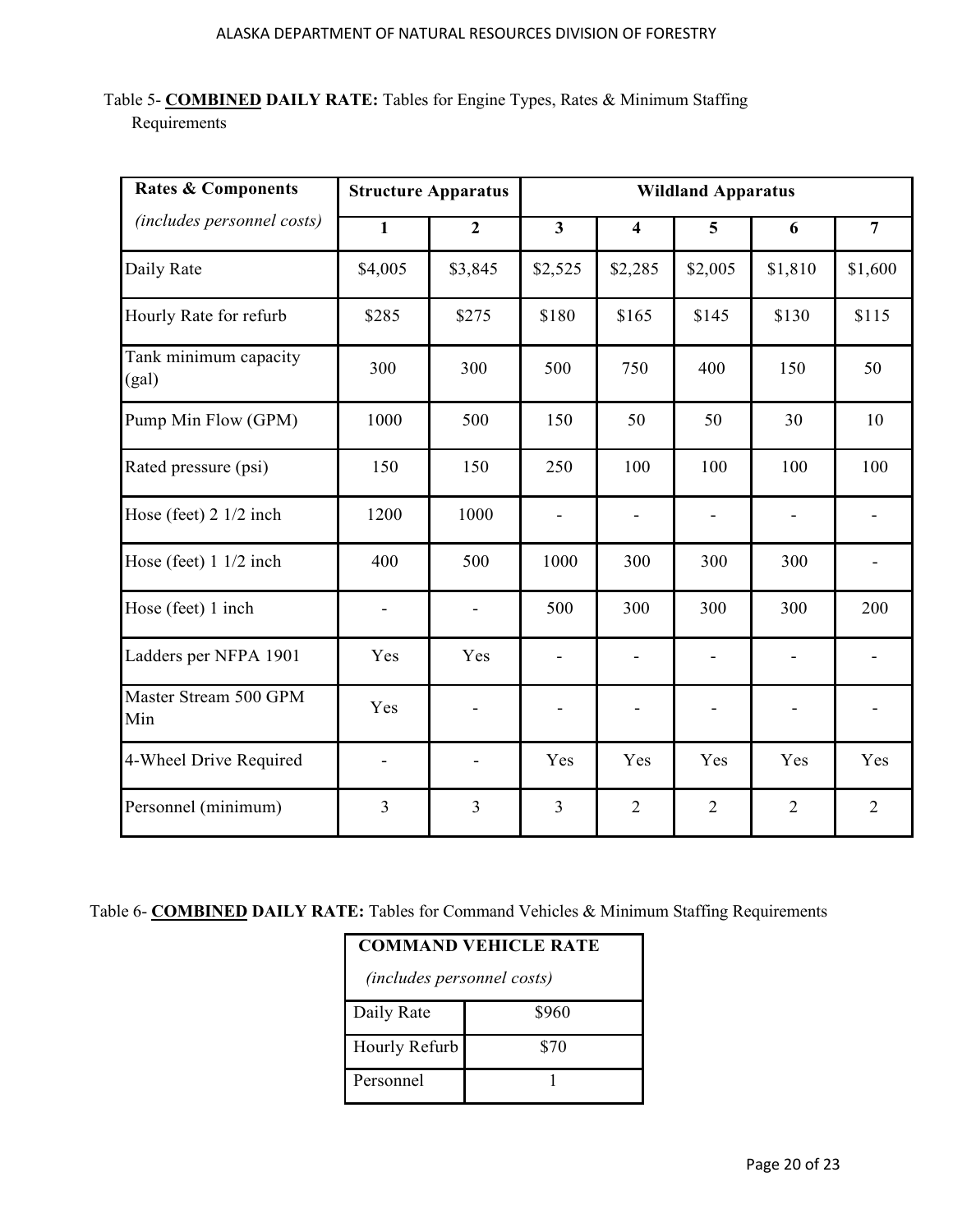- **29.** Command Vehicles: When ordered by Forestry, command vehicle rates will be applicable when an individual in any of the following positions uses the vehicle Command Vehicles must meet the following criteria and come equipped with the following equipment:
	- Four Wheel Drive
	- Seating for 3 Persons
	- First Aid Kit
	- Fire Extinguisher
	- Emergency Lighting
	- Field Programmable Radio

When ordered by Forestry, command vehicle rates will be applicable when an individual in any of the following positions uses the vehicle:

- Incident Commander
- **Branch Director**
- Water Handling Specialist
- Operations Section Chief
- Division/Group Supervisor
- Fire Chief/Designee
- Structure Protection Specialist
- Strike Team/Task Force
- **30.** Ambulance: There are two Types of ambulances: Basic Life Support (BLS) and Advanced Life Support (ALS). The ambulances are owned and staffed by a Fire Departments, Emergency Response agency, vendor or sometimes large hospitals. The difference between BLS and ALS ambulances is the ALS ambulance is equipped with higher trained medical personnel, an EMT and a paramedic as a minimum certification level. The BLS ambulance is staffed with two EMTs as a minimum certification level. The price of the personnel is included in the ambulance daily rate. Both types of ambulances are required to be staffed with a minimum of two personnel and one will serve as a driver. The State provides fuel for the ambulance and the owner or sponsoring agency will provide all medical supplies. The ambulances are listed under the Other Support Items in OLAS.
	- All vendor ambulance service personnel must have meet State of Alaska specific certifications or reciprocity requirements.
	- All ambulance personnel must meet all scope of practice requirements (medical sponsorship may be required for highly trained and qualified medical personnel)
	- Daily Rates are based on one 24-hour period of hire. Personnel changes during this 24-hour period are the fiscal responsibility of ambulance owner.
	- FD ambulances are not considered "apparatus", they are list on the non-FD or Vendor side of OLAS.
	- Refurb Rates used for FD equipment only. Refurb Rate requirements follow the same policy as FD apparatus.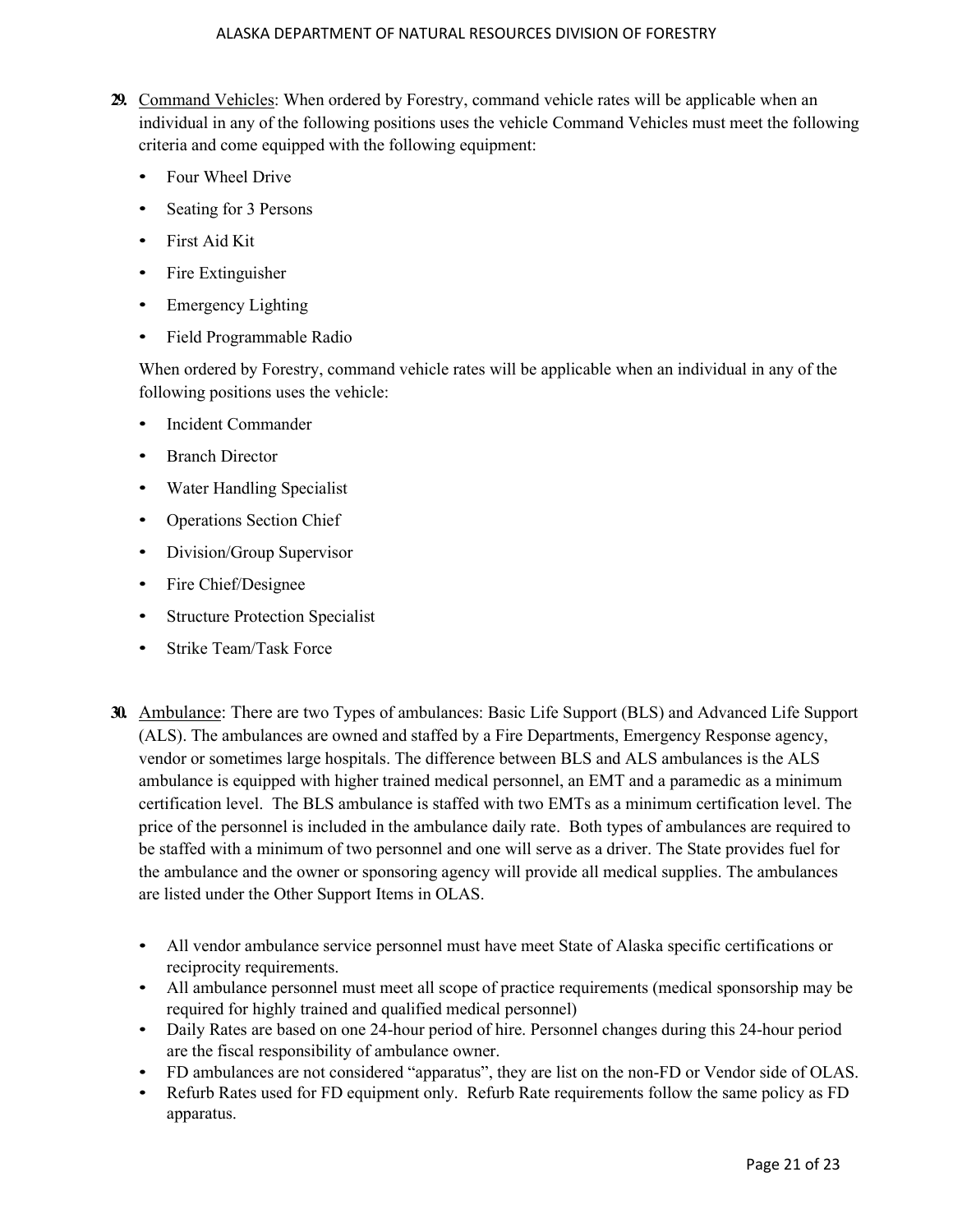| <b>AMBULANCE DAILY RATE</b>     |                             |                          |
|---------------------------------|-----------------------------|--------------------------|
| (with staff and fully supplied) |                             |                          |
| Type                            | Advanced Life Support (ALS) | Basic Life Support (BLS) |
| Daily Rate                      | \$3500                      | \$2500                   |
| Hourly Refurb                   | \$125                       | \$125                    |

**31.** Workplace Conduct: *The State of Alaska is an equal opportunity employer and does not discriminate in employment on the basis of race, color, religion, sex, national origin, age, disability, marital status, changes in marital status, pregnancy, and parenthood.* This includes behavior such as making threats, abusive language, slurs, unwelcome jokes, teasing and other such verbal or physical conduct. Creating a hostile work environment will not be condoned. This includes verbal or physical conduct of a sexual nature, making unwelcome sexual advances or requests for sexual favors, and unreasonably interfering with the work of others.

**CERTIFICATION REGARDING DEBARMENT, SUSPENSION, INELIGIBILITY, AND VOLUNTARY EXCLUSION (49 CFR Part 29): The bidder/offeror certifies, by submission of this proposal or acceptance of this contract/agreement, that neither it nor its principals are presently debarred, suspended, proposed for debarment, declared ineligible, or voluntarily excluded from participation in this transaction by any Federal department or agency. It further agrees by signature on this agreement to include this clause without modification in all lower tier transactions, solicitation, proposals, contracts and subcontracts. Where the bidder/offeror/contractor or any lower tier participant is unable to certify to this statement, it shall attach an explanation to this agreement.**

I certify that I have read and agree to the conditions and rates contained on this form.

This document supersedes all prior versions of this agreement. Earlier versions must be deleted/destroyed and replaced with this document.